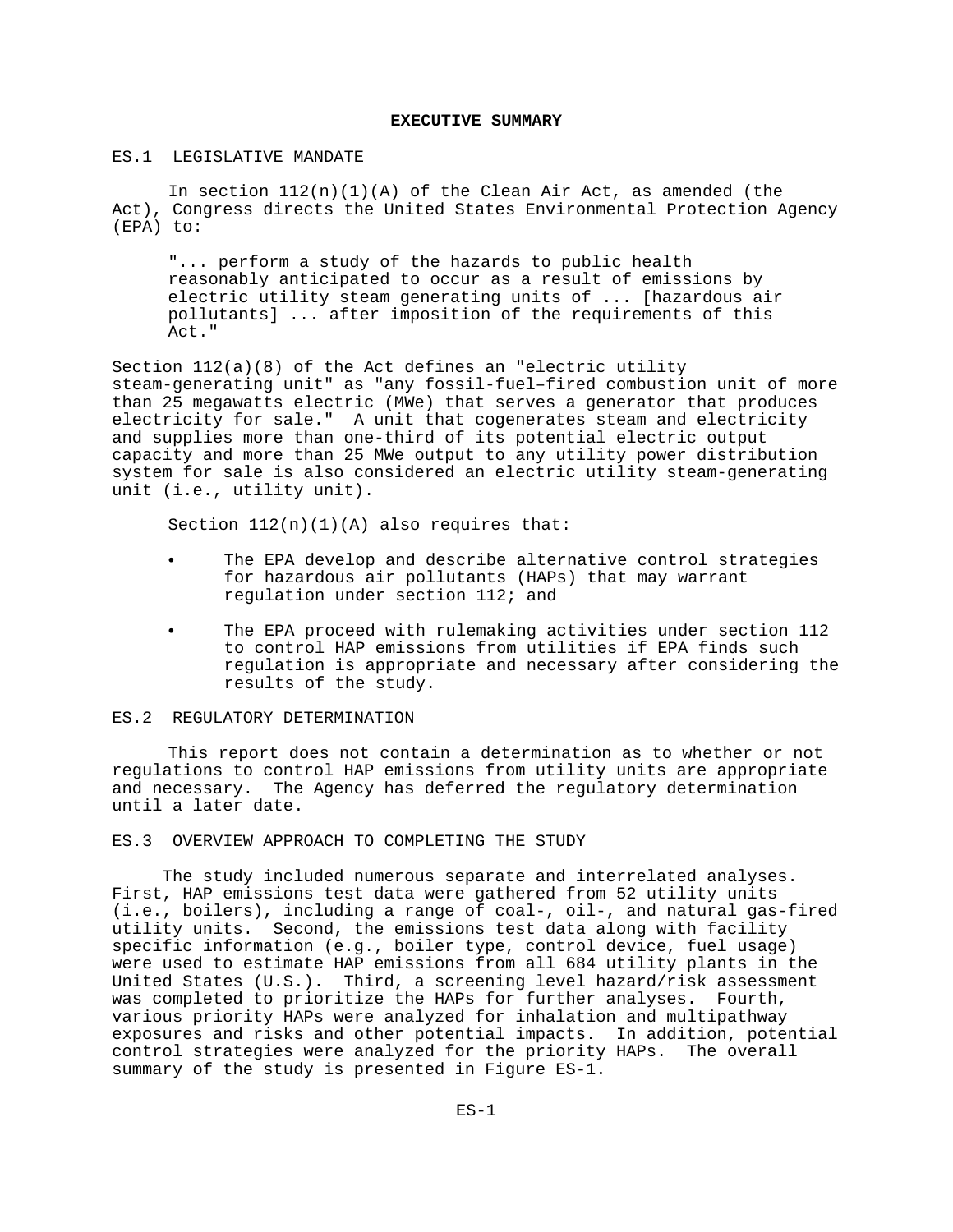This report presents the findings of the study. The primary components of this report are: (1) a description of the industry; (2) an analysis of emissions data; (3) an assessment of hazards and risks due to inhalation exposures to 67 HAPs; (4) assessments of risks due to multipathway (inhalation plus non-inhalation) exposures to four HAPs (radionuclides, mercury, arsenic, and dioxins); and (5) a discussion of alternative control strategies.

The study was based primarily on two scenarios: (1) 1990 base year emissions; and (2) 2010 emissions. In addition, emissions for 1994 were estimated using the most recent data. The 1990 scenario was chosen since that was the year the Amendments to the Act were passed and was the latest year for which utility operational data were available at the time the study was initiated. The 2010 scenario was selected to meet the section  $112(n)(1)(A)$  mandate to evaluate hazards "after imposition of the requirements of the Act." Primarily, this meant assessing the hazards after the acid rain program is in place. The 2010 scenario also included estimated changes in HAP emissions resulting from projected trends in fuel choices and projected increases in electric power demands. However, the effects of other on-going or potential activities that were not factored into the 2010 projections (e.g., industry restructuring, new ozone and particulate matter [PM] standards, global climate change programs) may result in the 2010 projections being either underestimated or overestimated.

#### ES.4 EMISSIONS DATA ANALYSIS

A total of 684 utility plants (i.e., utilities) were identified as meeting the criteria for the study in 1990 in the U.S. These utilities are fueled primarily by coal (59 percent of total units), oil (12 percent), or natural gas (29 percent). Many plants have two or more units and several plants burn more than one type of fuel (e.g., contain both coal- and oil-fired units). In 1990, there were 426 plants that burned coal as one of their fuels, 137 plants that burned oil, and 267 plants that burned natural gas.

Emission estimates for the years 1990, 1994, and 2010 were based on emissions test data from 52 units obtained from extensive emission tests by the Electric Power Research Institute (EPRI), the Department of Energy (DOE), the Northern States Power Company, and the EPA. The testing program was designed to test a wide range of facility types with a variety of control scenarios; therefore, the data are considered generally representative of the industry. However, there are uncertainties in the data because of the small sample sizes for specific boiler types and control scenarios.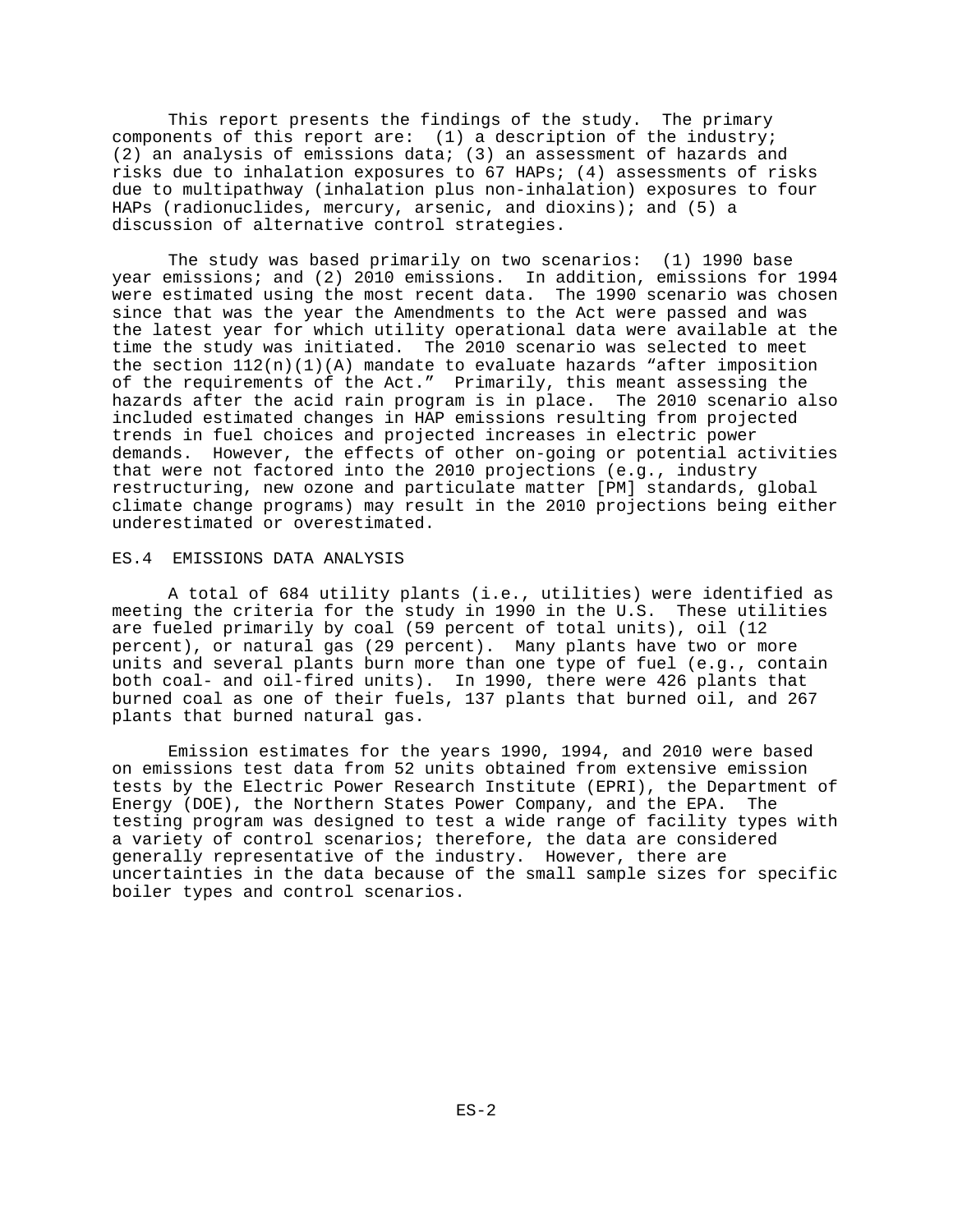

# **Figure ES-1. Summary of the Utility Air Toxics Study**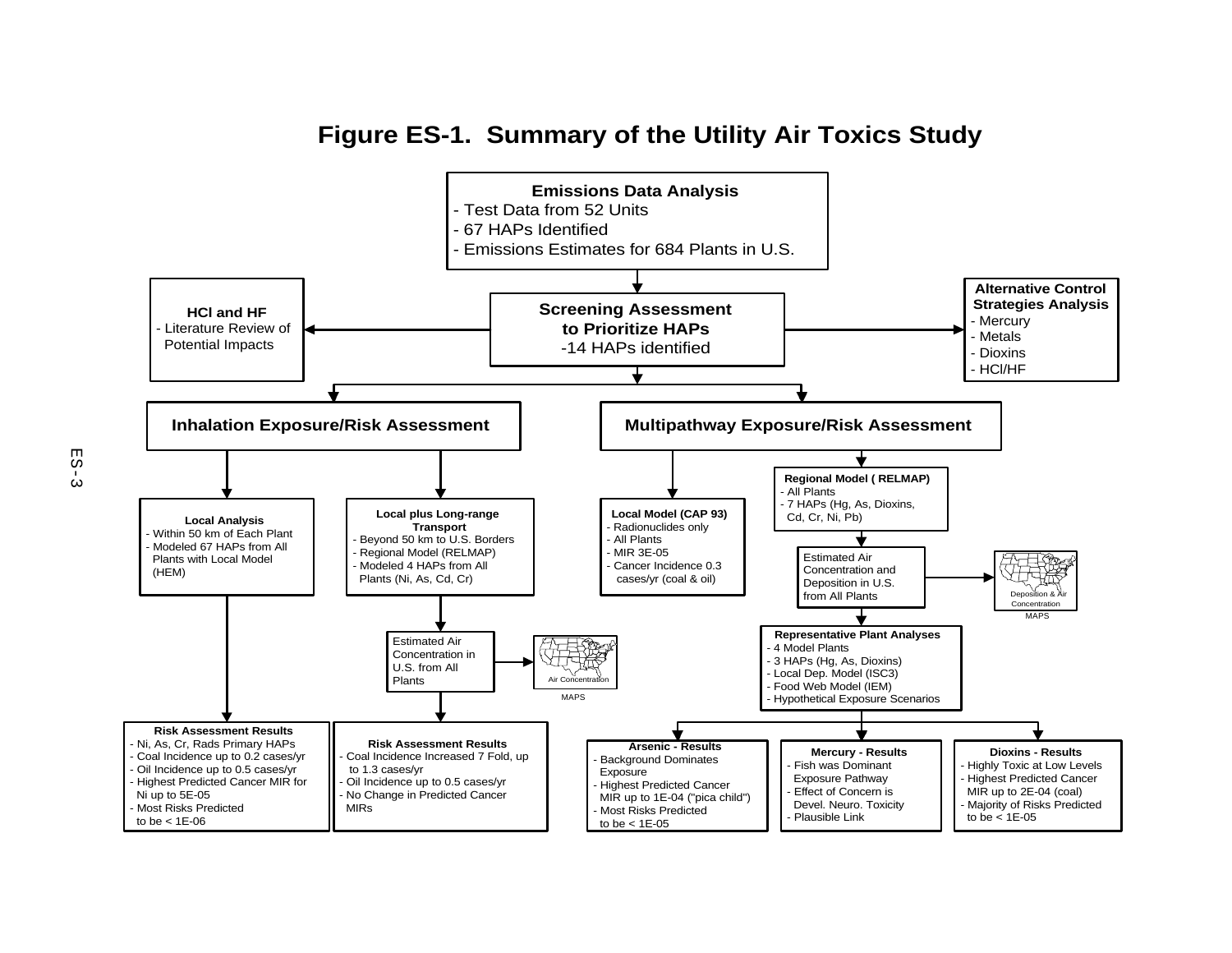These test data provided the basis for estimating average annual emissions for each of the 684 plants. A total of 67 of the 188 HAPs listed in section 112 of the Act were identified in the emissions testing program as potentially being emitted by utilities. Tables ES-1 and ES-2 present estimated emissions for, respectively, a subset of priority HAPs for 1990, 1994, and 2010, and for a set of characteristic boilers for 1994.

Although the EPA used average annual emissions estimates in assessing long-term exposures to individual HAPs on a national basis, emissions test data were not available for each utility in the U.S. Therefore, estimates for individual plants are particularly uncertain. Based on an uncertainty analysis, the average annual emissions estimates are expected to be roughly within a factor of plus or minus three of actual annual emissions. However, even this uncertainty analysis had limitations. For example, the uncertainty analysis did not include data on potential upsets or unusual operating conditions; therefore, the range of uncertainty could be greater.

## ES.5 GENERAL APPROACH TO EXPOSURE AND RISK ASSESSMENT

Most of the risk assessment focused on inhalation exposure. All 67 HAPs were assessed for inhalation exposures, at least at a screening level. For many of the 67 HAPs, inhalation exposure is believed to be the dominant exposure pathway. However, for HAPs that are persistent and/or bioaccumulate, and are toxic by ingestion (or are radioactive), the non-inhalation exposure pathways could be more important. Based on a screening and prioritization assessment, which is described below, the EPA identified four high priority HAPs (radionuclides, mercury, arsenic, dioxins) to assess for non-inhalation exposures. In addition, cadmium and lead were identified as next highest priority. Multipathway assessments are presented for radionuclides, mercury, arsenic, and dioxins. The other two HAPs (lead and cadmium) were examined qualitatively for their potential for multipathway hazards.

#### ES.6 SCREENING ASSESSMENT

As outlined in Figure ES-1, EPA initially conducted a screening assessment that considered inhalation and non-inhalation exposure routes for all 67 HAPs to identify priority HAPs for more detailed assessment. To screen for inhalation exposures, the EPA used the Human Exposure Model (HEM) to model the 67 HAPs from all 684 utility plants utilizing generally conservative assumptions (i.e., assumptions that are more likely to overestimate rather than underestimate risks) to estimate inhalation risks for maximally exposed individuals (MEIs).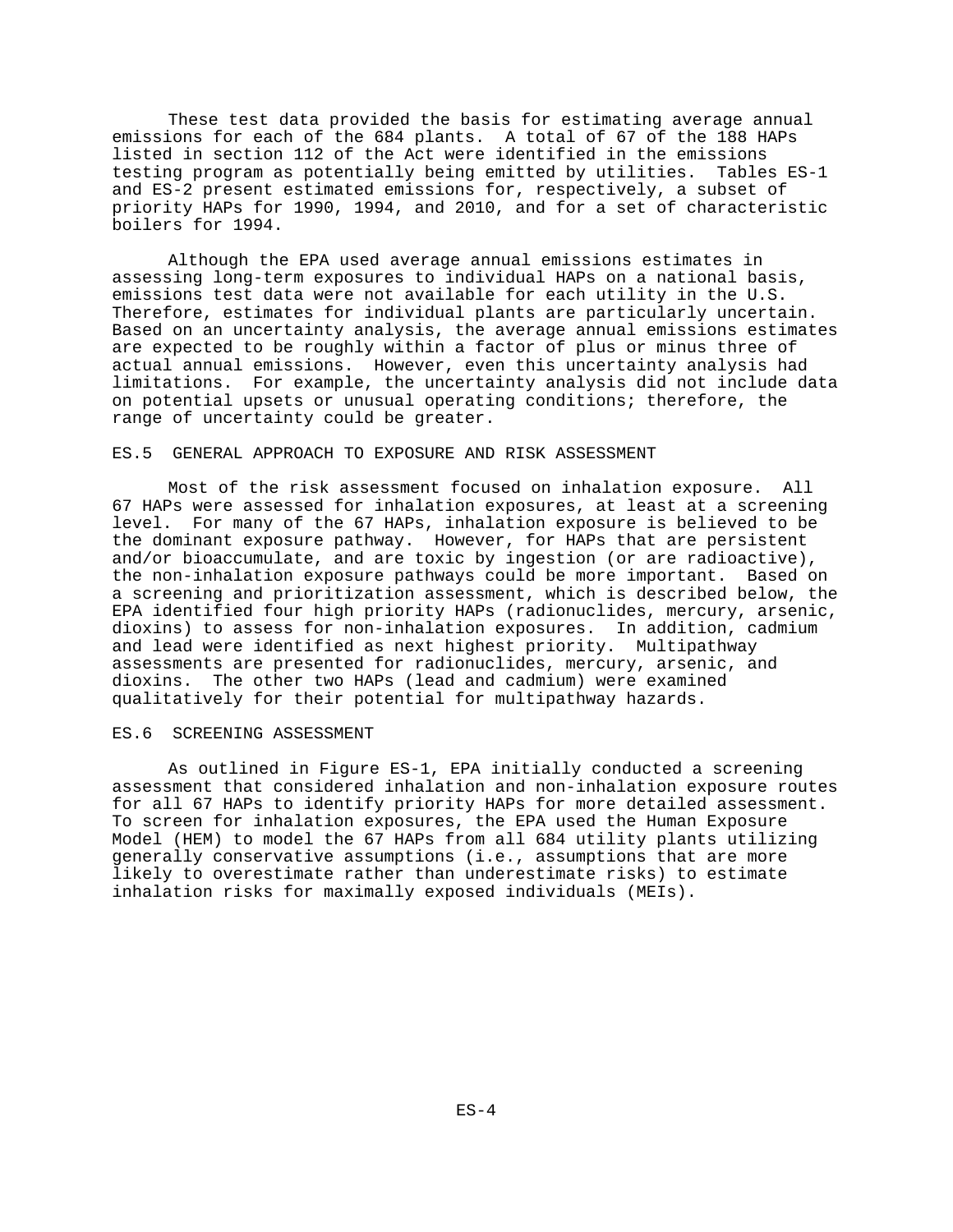|                      | Nationwide HAP emission estimates (tons per year) <sup>b</sup> |         |         |                    |                    |                    |                          |                          |                |  |
|----------------------|----------------------------------------------------------------|---------|---------|--------------------|--------------------|--------------------|--------------------------|--------------------------|----------------|--|
| <b>HAP</b>           |                                                                | Coal    |         | Oil                |                    |                    | <b>Natural gas</b>       |                          |                |  |
|                      | 1990                                                           | 1994    | 2010    | 1990               | 1994               | 2010               | 1990                     | 1994                     | 2010           |  |
| Arsenic              | 61                                                             | 56      | 71      | 5                  | 4                  | 3                  | 0.15                     | 0.18                     | 0.25           |  |
| Beryllium            | 7.1                                                            | 7.9     | 8.2     | 0.46               | 0.4                | 0.23               | NM <sup>c</sup>          | NM                       | ΝM             |  |
| Cadmium              | 3.3                                                            | 3.2     | 3.8     | 1.7                | 1.1                | 0.9                | $\overline{\phantom{a}}$ | $\blacksquare$           |                |  |
| Chromium             | 73                                                             | 62      | 87      | 4.7                | 3.9                | 2.4                | ٠                        | $\overline{\phantom{a}}$ |                |  |
| Lead                 | 75                                                             | 62      | 87      | 11                 | 8.9                | 5.4                | 0.43                     | 0.47                     | 0.68           |  |
| Manganese            | 164                                                            | 168     | 219     | 9.3                | 7.3                | 4.7                | $\overline{\phantom{a}}$ | $\overline{\phantom{a}}$ | $\blacksquare$ |  |
| Mercury              | 46                                                             | 51      | 60      | 0.25               | 0.2                | 0.13               | 0.0015                   | 0.0017                   | 0.024          |  |
| Nickel               | 58                                                             | 52      | 69      | 390                | 320                | 200                | 2.2                      | 2.4                      | 3.5            |  |
| Hydrogen chloride    | 143,000                                                        | 134,000 | 155,000 | 2,900              | 2,100              | 1,500              | <b>NM</b>                | NM                       | <b>NM</b>      |  |
| Hydrogen fluoride    | 20,000                                                         | 23,000  | 26,000  | 140                | 280                | 73                 | <b>NM</b>                | NM                       | <b>NM</b>      |  |
| Acrolein             | 25                                                             | 27      | 34      | NM                 | <b>NM</b>          | <b>NM</b>          | <b>NM</b>                | NM                       | ΝM             |  |
| Dioxins <sup>d</sup> | 0.000097                                                       | 0.00012 | 0.00020 | $1 \times 10^{-5}$ | $9 \times 10^{-6}$ | $3 \times 10^{-6}$ | <b>NM</b>                | <b>NM</b>                | ΝM             |  |
| Formaldehyde         | 35                                                             | 29      | 45      | 19                 | 9.3                | 9.5                | 36                       | 39                       | 57             |  |

## Table ES-1. Nationwide Utility Emissions for Thirteen Priority HAPs<sup>a</sup>

<sup>a</sup> Radionuclides are the one priority HAP not included on this table because radionuclide emissions are measured in different units (i.e., curies per year) and, therefore, would not provide a relevant comparison to the other HAPs shown. Radionuclide emissions are presented in chapter 9.

<sup>b</sup> The emissions estimates in this table are derived from model projections based on a limited sample of specific boiler types and control scenarios. Therefore, there are uncertainties in these numbers (see section ES.4 for discussion).

 $\degree$  NM = Not measured.

<sup>d</sup> These emissions estimates were calculated using the toxic equivalency (TEQ) approach, which is based on the summation of the emissions of each congener after adjusting for toxicity relative to 2,3,7,8-tetrachlorodibenzo-p-dioxin (i.e., 2,3,7,8-TCDD).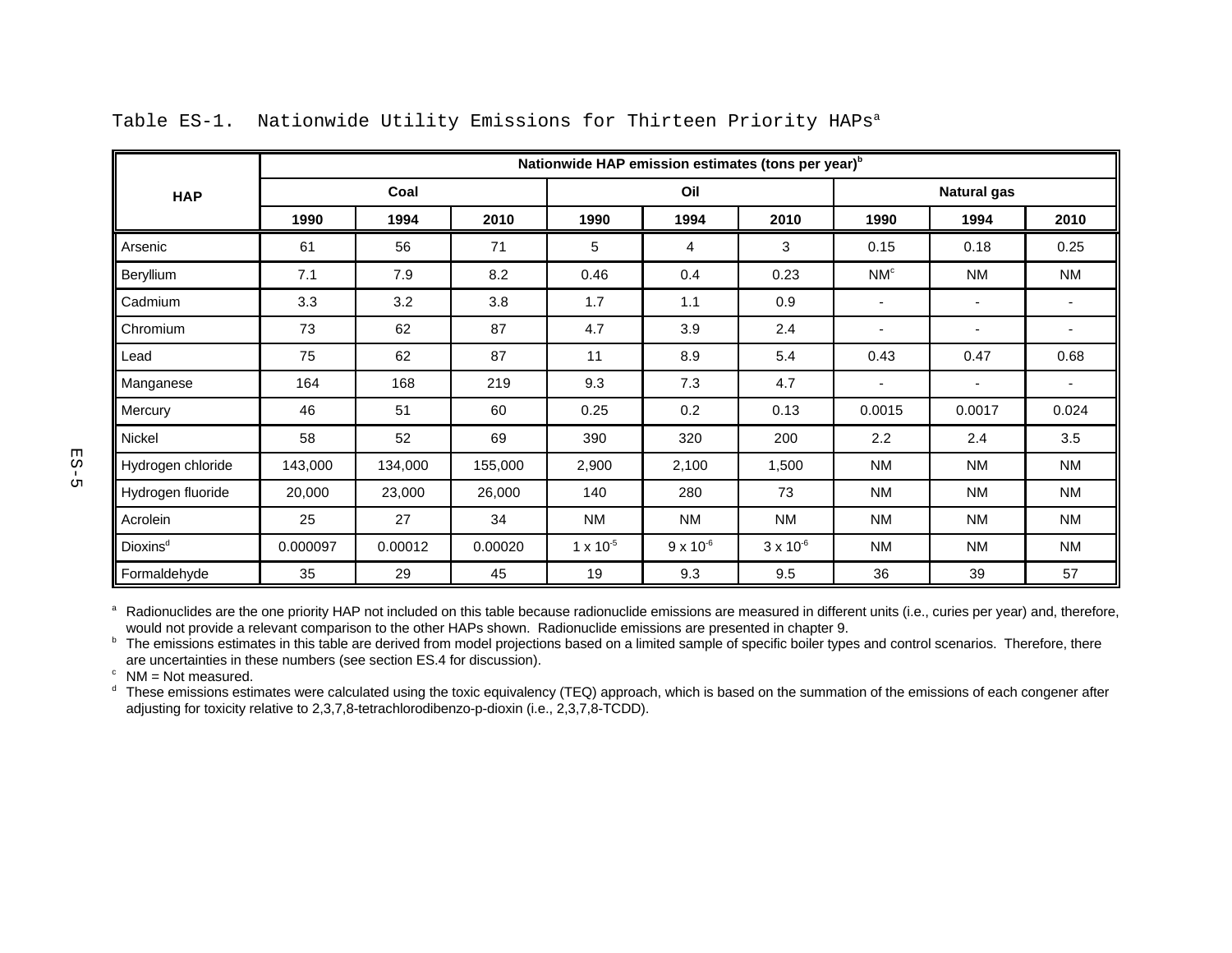Table ES-2. Estimated Emissions for Nine Priority HAPs from Characteristic Utility Units (1994; tons per year)<sup>a</sup>

| Fuel:                       | Coal       | Oil         | <b>Natural gas</b> |
|-----------------------------|------------|-------------|--------------------|
| Unit size (MWe):            | 325        | 160         | 240                |
| Arsenic                     | 0.0050     | 0.0062      | 0.0003             |
| Cadmium                     | 0.0023     | 0.0014      | NC <sup>b</sup>    |
| Chromium                    | 0.11       | 0.0062      | <b>NC</b>          |
| Lead                        | 0.021      | 0.014       | <b>NC</b>          |
| Mercury                     | 0.05       | 0.0012      | <b>NC</b>          |
| Hydrogen chloride           | 190        | 9.4         | <b>NC</b>          |
| Hydrogen fluoride           | 14         | <b>NC</b>   | <b>NC</b>          |
| <b>Dioxins</b> <sup>c</sup> | 0.00000013 | 0.000000023 | <b>NC</b>          |
| Nickel                      | <b>NC</b>  | 1.7         | 0.004              |

a There are uncertainties in these numbers. Based on an uncertainty analysis, the EPA predicts that the emissions estimates are generally within a factor of roughly three of actual emissions.

 $b$  NC = Not calculated.

 $\degree$  See footnote d of Table ES-1.

If the MEI risk was above a minimum measure (e.g., exposure greater than one-tenth the inhalation reference concentration [RfC]<sup>a</sup> or cancer risk greater than 1 chance in 10 million), then the HAP was chosen for more study. For non-inhalation exposures, the 67 HAPs were prioritized by considering five criteria: (1) persistence; (2) tendency to bioaccumulate; (3) toxicity; (4) emissions quantity; and  $(5)$ radioactivity.

Based on this screening assessment, a total of 14 HAPs were identified as priority. Twelve HAPs (arsenic, beryllium, cadmium, chromium, manganese, nickel, hydrogen chloride [HCl], hydrogen fluoride [HF], acrolein, dioxins, formaldehyde, and radionuclides) were identified as priority pollutants for further study based on potential for inhalation exposures and risks. Four of these 12 HAPs (arsenic, cadmium, dioxins, and radionuclides) plus 2 additional HAPs (mercury and lead) were considered priority for multipathway exposure); of these 6 HAPs, 4 (arsenic, mercury, dioxins, and radionuclides) were identified as the highest priority to assess for multipathway exposures and risks. Overall, a total of 14 of the 67 HAPs were considered priority. The other 53 HAPs were not evaluated beyond the screening assessment.

The RfC is an estimate (with uncertainty spanning perhaps an order of magnitude) of the daily inhalation exposure of the human population (including sensitive subgroups) that is likely to be without appreciable risk of deleterious effects during a lifetime.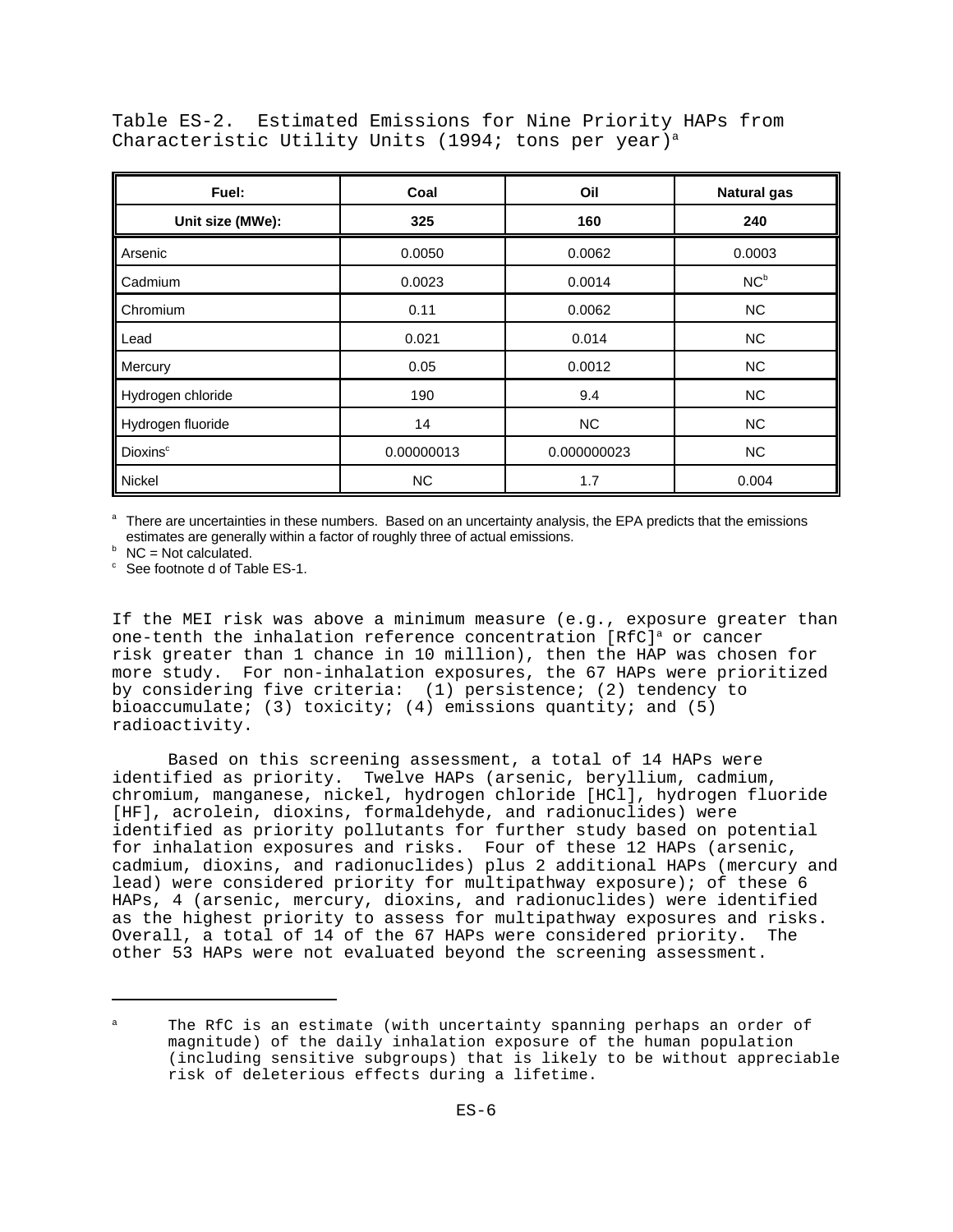## ES.7 INHALATION RISK ASSESSMENT -- LOCAL ANALYSIS

The EPA estimated inhalation exposures and risks due to dispersion of HAP emissions within 50 kilometers (km) of each of the 684 plants (i.e., local analysis). For 13 of the 14 priority HAPs, the HEM was used; for radionuclides, the Clean Air Act Assessment Package-1993 (CAP-93) model was used. The HEM exposure modeling conducted for the inhalation risk assessment was very similar to the modeling conducted for the screening assessment. The same default options and same input data were used. However, there is one important difference. For the inhalation risk assessment, a distinction was made between urban and rural locations. If a plant is located in an urban area, it was modeled using the urban mode (i.e., dispersion is assumed to be characteristic of emissions emitted by a facility in an urban location where there are buildings nearby). Dispersion of the pollutant plume in an urban area is expected to exhibit greater turbulence because of heat transfer and obstacles (i.e., large buildings). If a plant is located in a rural location, it was modeled using the rural mode (i.e., dispersion is assumed to be characteristic of a facility located in a rural location). In the screening assessment, all plants were modeled using the urban default because using the urban default typically leads to more conservative (i.e., higher) estimates of human exposures, which is appropriate for a screening assessment. However, using the urban and rural distinction is believed to reflect more realistic conditions.

The cancer risks for all gas-fired plants were well below one chance in one million (i.e., < 1 x  $10^{-6}$ ) and no noncancer hazards were identified. Therefore, gas-fired plants are omitted from the following discussions.

In cases where data were missing or incomplete, the EPA had to make various assumptions. A few of these assumptions are more likely to overestimate risks. Other assumptions used are likely to underestimate risks. Based on an uncertainty analysis conducted for this study, it is estimated that these assumptions taken together lead to a reasonable high-end estimate (i.e., conservative, but within the bounds of reasonable estimates) of the risks due to inhalation exposure within 50 km of plants. Within the limits of current scientific information, this approach is, therefore, most likely to overestimate health risks for these pollutants. The uncertainty analysis suggests that the most likely estimated inhalation MIRs (i.e., central tendency MIRs) may be roughly 2 to 10 times lower than the high-end MIRs presented below. The average individual risks due to inhalation exposure to utility HAP emissions for the total exposed U.S. population (roughly 200,000,000 people) are predicted to be roughly 100 to 1000 times lower than the high-end inhalation MIRs.

## ES.7.1 Inhalation Cancer Risks for Coal-Fired Utilities Based on Local Analysis (1990)

The vast majority of coal-fired plants (424 of the 426 plants) are estimated to pose lifetime cancer risks (i.e., increased probability of an exposed person getting cancer during a lifetime) of less than  $1 \times 10^{-6}$ due to inhalation exposure to utility HAP emissions. Only two of the 426 plants are estimated to potentially pose inhalation risks greater than  $1 \times 10^{-6}$  (see Figure ES-2).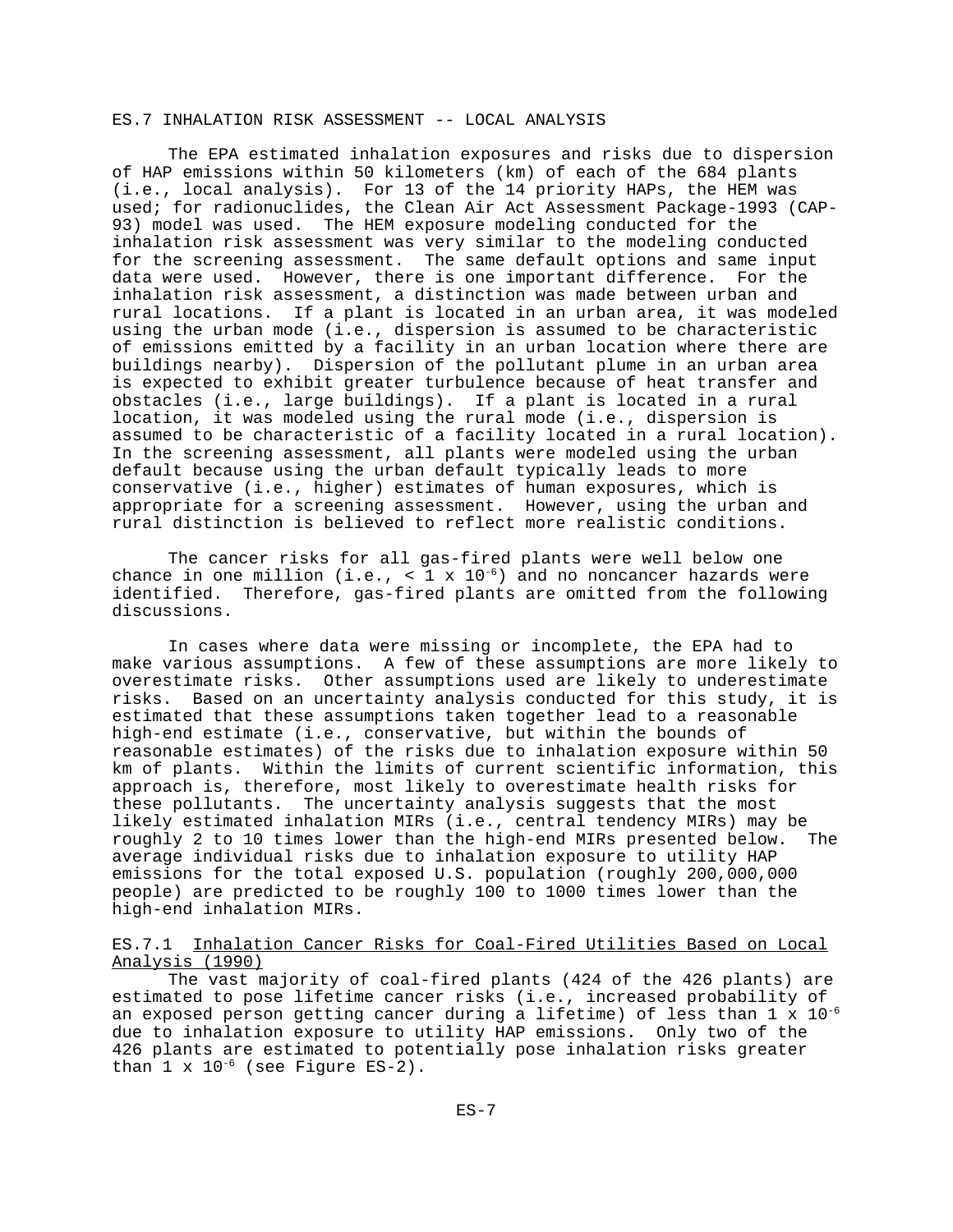The increased lifetime cancer MIR due to inhalation exposure to coal-fired utility HAP emissions, based on the local analysis, is estimated to be no greater than  $3 \times 10^{-6}$ . Arsenic and chromium are the HAPs contributing most to the inhalation risks (see Table ES-3). All other HAPs, including radionuclides, were estimated to present inhalation risks less than  $1 \times 10^{-6}$  for coal-fired units.

The cancer incidence in the U.S. due to inhalation exposure to HAPs (including radionuclides) from all 426 coal-fired plants **based on the local analysis** is estimated to be no greater than approximately 0.2 cancer case per year (cases/yr), or  $1$  case every 5 years. However, as described in later sections, the consideration of long-range dispersion of HAPs (beyond 50 km) results in increased estimates for cancer incidence.

## ES.7.2 Inhalation Cancer Risks for Oil-Fired Utilities Based on Local Analysis (1990)

The majority of the oil-fired plants (125 of the 137 plants) are estimated to pose inhalation cancer MIRs less than  $1 \times 10^{-6}$ . However, up to 11 of the 137 oil-fired plants are estimated to potentially present inhalation MIRs above  $1 \times 10^{-6}$  (see Figure ES-3). Nickel, arsenic, radionuclides, and chromium are the primary contributors to these cancer risks.

For oil-fired utilities, the highest contribution to the MIRs is from nickel. However, there are substantial uncertainties with the nickel risk estimates. Nickel is emitted in several different forms (e.g., nickel oxides, soluble nickel, sulfidic nickel) and the health effects of these different forms vary, and for some forms are unknown or uncertain. Nickel subsulfide (which is one of the possible forms of sulfidic nickel) is a known human carcinogen and appears to be the most carcinogenic form based on available data. Based on limited data, 3 to 26 percent of the nickel emissions are believed to be sulfidic nickel. It is not known how much of the sulfidic nickel emissions are nickel subsulfide. Several other nickel species (e.g., nickel oxides) are also potentially carcinogenic but the potencies are not known.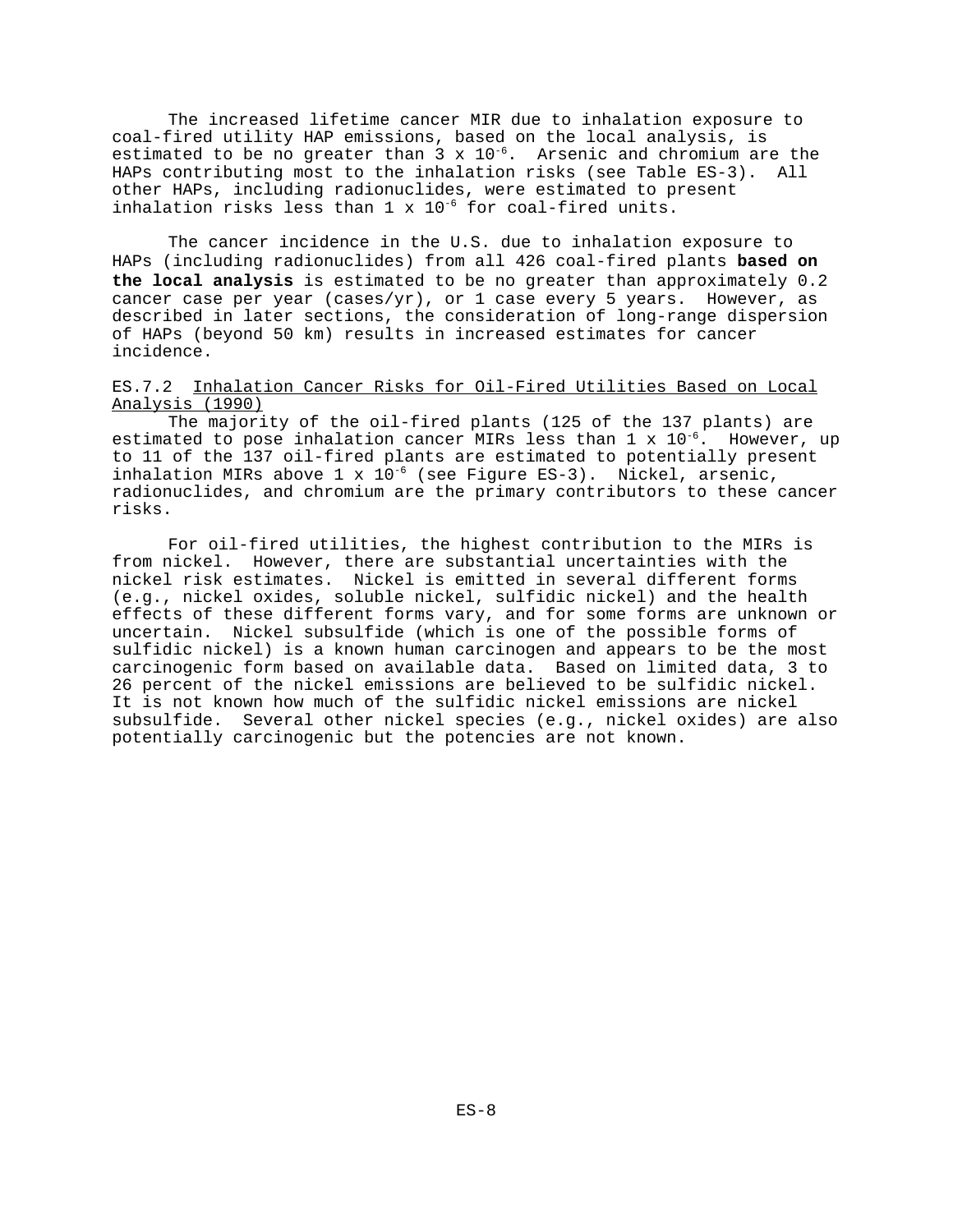## **Figure ES-2. Number of Coal-Fired Utilities Posing Various Levels of Maximum Individual Risks (By Levels of MIR)**



Note: The high-end maximum individual risks (MIRs) are presented as exponents in this figure. For example, an increased cancer risk of one chance in one million (i.e., 1 x 10<sup>-6</sup>) is shown as 1E-6 in this Figure. The figure shows that 91 plants are estimated to pose an MIR between 1 x 10<sup>-7</sup> and 1 x 10<sup>-6</sup>.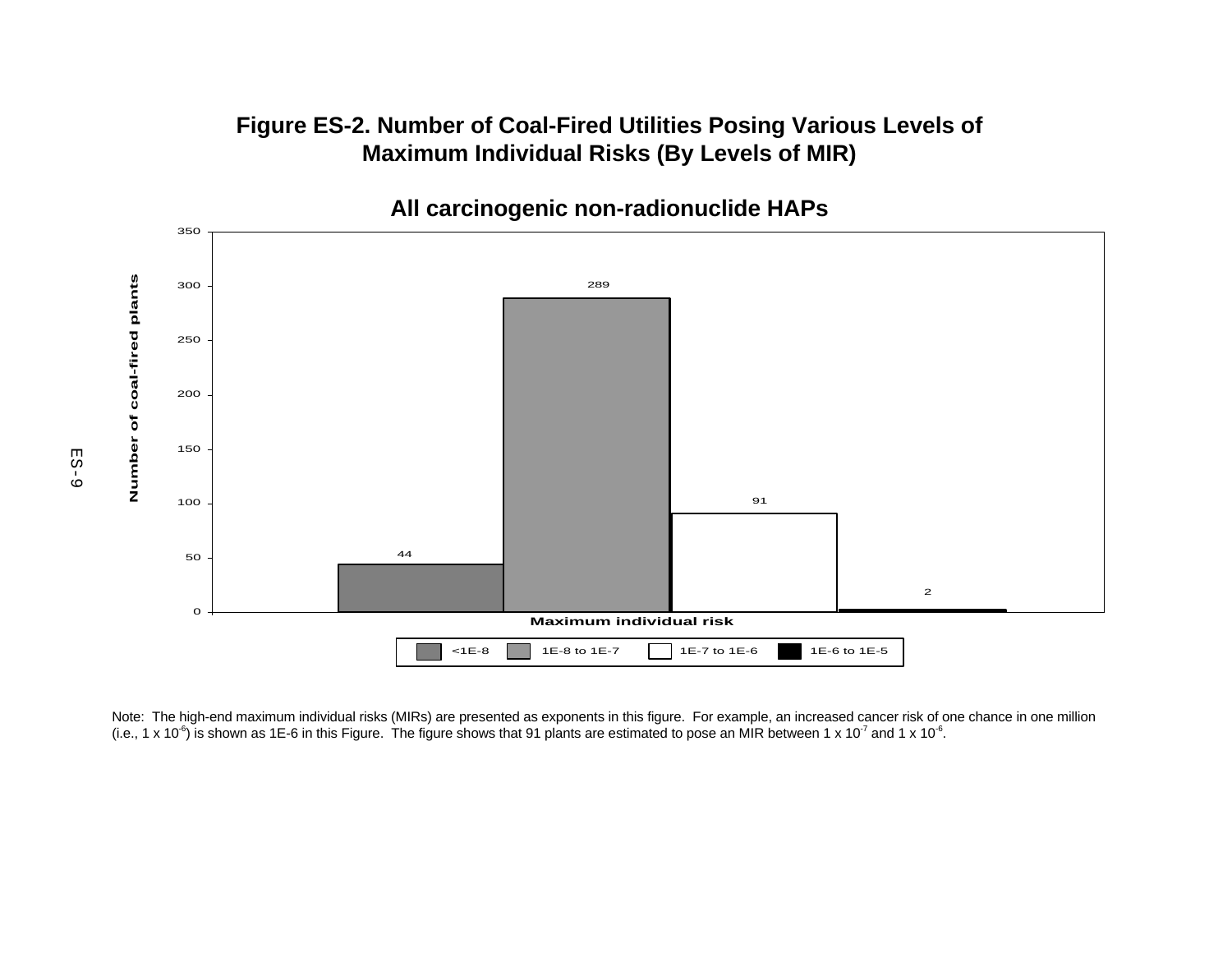# **Figure ES-3. Number of Oil-Fired Utilities Posing Various Levels of Maximum Individual Risks (By Levels of MIR)**



Note: The MIRs are presented as exponents in this figure. For example, an increased cancer risk of 1 x 10<sup>-6</sup> is shown as 1E-6 here. The figure shows there are 9 oilfired plants with estimated MIRs between 1 x 10 $\rm ^{6}$  and 1 x 10 $\rm ^{5}$ .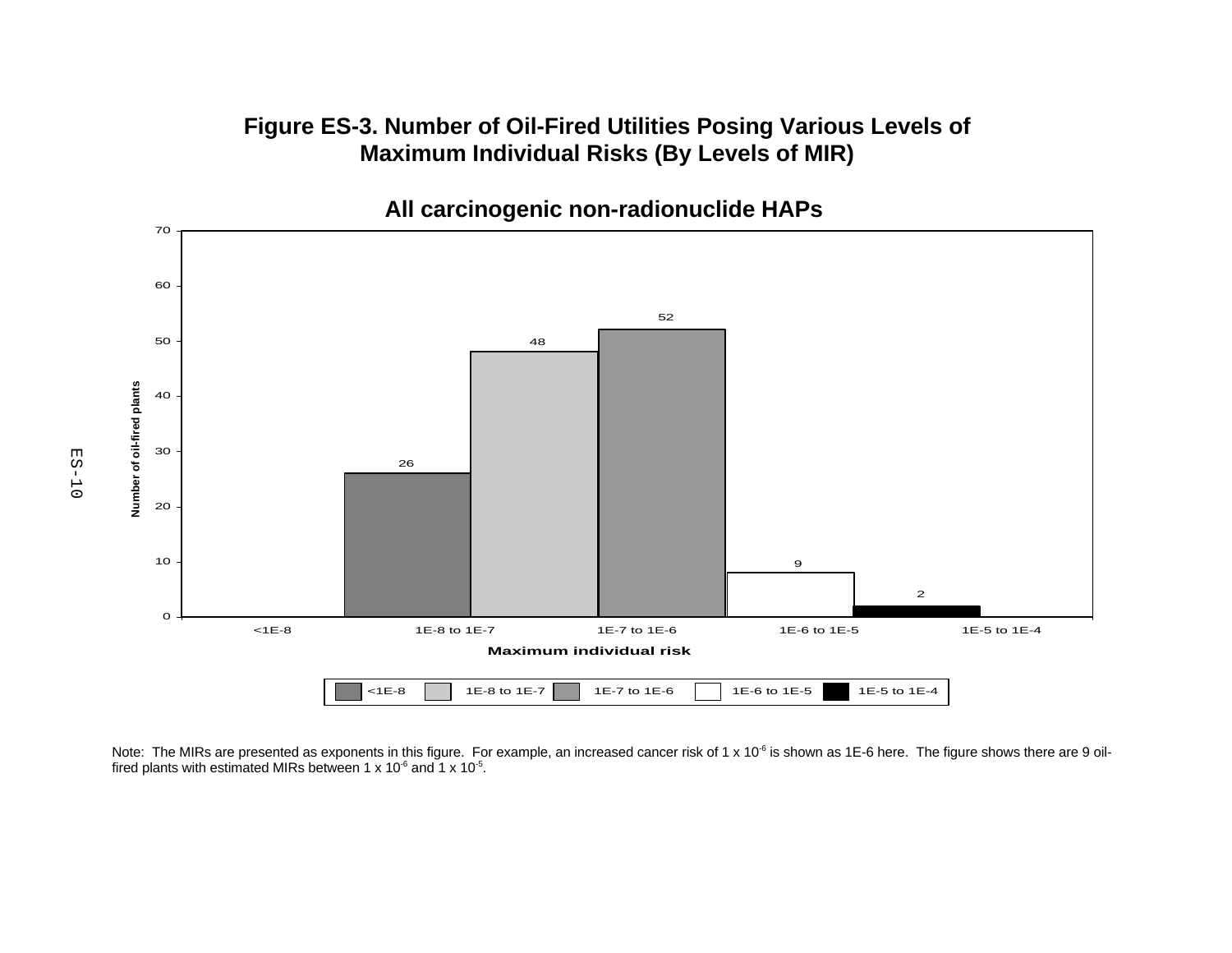Table ES-3. Summary of High-End Inhalation Cancer Risk Estimates from Local Analysis for Coal-Fired Utilities for the Year 1990

| <b>HAP</b>                             | <b>Highest</b><br>Cancer MIR <sup>a</sup> | <b>Population with lifetime risk</b><br>$> 1 \times 10^{-6}$ | Number plants with<br>MIR $> 1 \times 10^{-6}$ |
|----------------------------------------|-------------------------------------------|--------------------------------------------------------------|------------------------------------------------|
| Arsenic                                | $2 \times 10^{-6}$                        | 850                                                          |                                                |
| Chromium                               | $1 \times 10^{-6}$                        | 110                                                          |                                                |
| Total <sup>b</sup> (Aggregate of HAPs) | $3 \times 10^{-6}$                        | 850                                                          |                                                |

Estimated lifetime maximum individual risk (MIR) due to inhalation exposure for the "highest risk" coal-fired plant. Based on an uncertainty analysis, these estimates are considered reasonable high-end estimates (see section ES.7.4 for discussion).

**Estimated risk due to inhalation of the aggregate of HAPs assuming additivity of risk for 26 individual carcinogenic** HAPs.

To evaluate the range of potential risks due to nickel emissions, the EPA estimated risks using various assumptions for nickel cancer potency (presented in chapter 6). For example, assuming the nickel mix is 50 percent as carcinogenic as nickel subsulfide, the highest inhalation cancer MIR due to the aggregate of HAP emissions from the highest risk oil-fired utility plant is estimated to be 6 x  $10^{-5}$ . Assuming the nickel mix is 10 percent as carcinogenic as nickel subsulfide, the highest inhalation cancer MIR due to the aggregate of HAP emissions from the highest risk oil-fired utility plant is approximately 3 x  $10^{-5}$ . The values in Table ES-4 and Figure ES-3 are based on the conservative assumption that the nickel mix is 50 percent as carcinogenic as nickel subsulfide.

Estimated risks due to inhalation exposure for a subset of HAPs based on the local analysis are presented in Table ES-4. All other HAPs analyzed were estimated to pose inhalation cancer risks below  $1 \times 10^{-6}$ for all 137 oil-fired plants.

The cancer incidence in the U.S. due to inhalation exposure to HAP emissions (including radionuclides) from all 137 oil-fired utilities, based on the local analysis, is estimated to be no greater than 0.5 cancer case/yr.

ES.7.3 Inhalation Cancer Risks Based on Long-Range Transport

In addition to the above analyses, the EPA conducted long-range transport analyses to assess emissions dispersion and exposures on a national scale for 1990. The Regional Lagrangian Model of Air Pollution (RELMAP) was used to estimate the dispersion of HAP emissions from the facility stack out to the borders of the continental U.S. This is in contrast to the HEM, which estimates dispersion and air concentrations within 50 km of the source.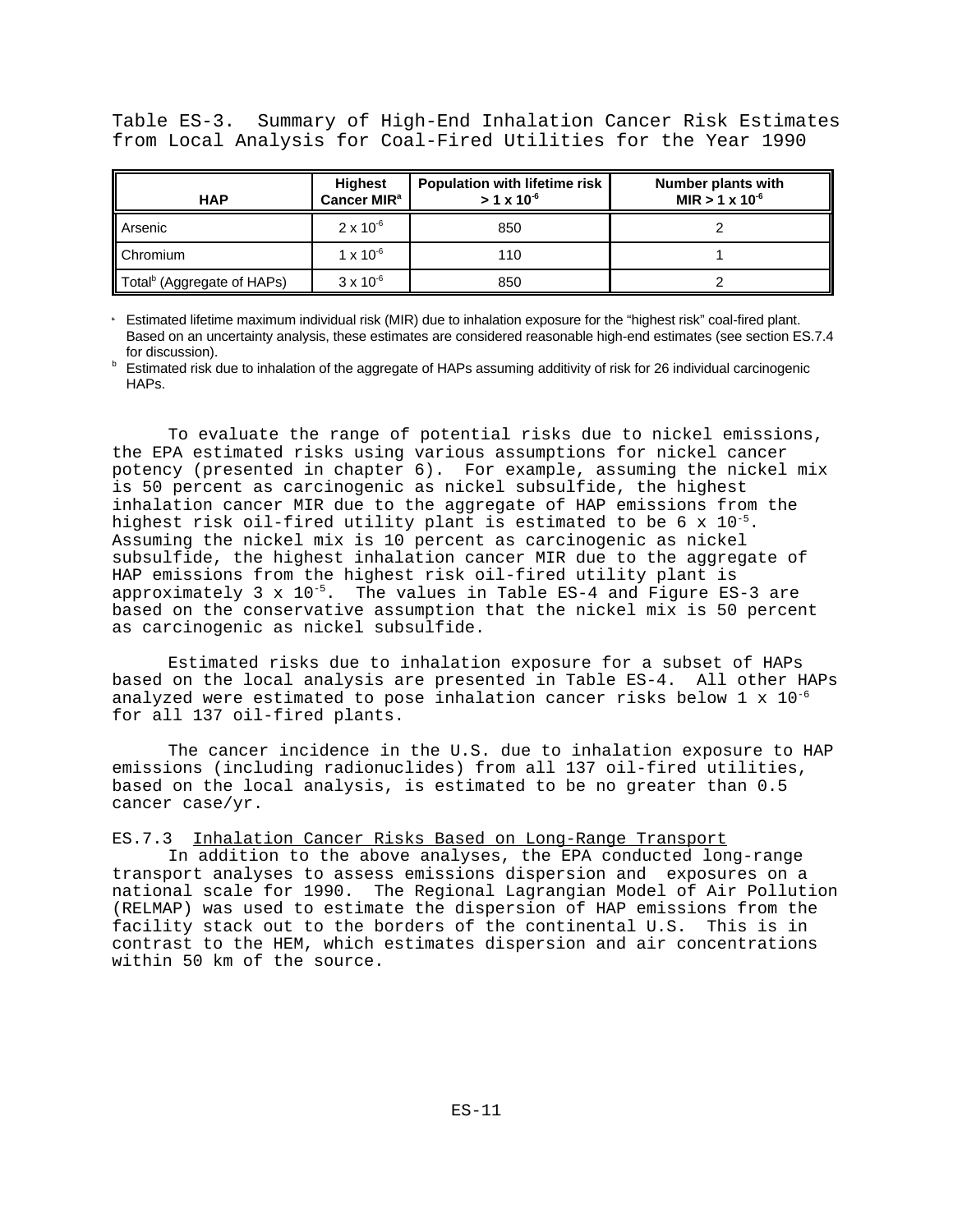Table ES-4. Summary of High-end Inhalation Cancer Risk Estimates Based on Local Analysis for Oil-Fired Utilities for the Year 1990

| <b>HAP</b>                     | Highest MIR <sup>a</sup> | Population with lifetime risk<br>$> 1 \times 10^{-6}$ | <b>Number plants with MIR</b><br>$> 1 \times 10^{-6}$ |
|--------------------------------|--------------------------|-------------------------------------------------------|-------------------------------------------------------|
| <b>Nickel</b> <sup>b</sup>     | $5 \times 10^{-5}$       | 110,000                                               | 11                                                    |
| Arsenic                        | $1 \times 10^{-5}$       | 2,400                                                 |                                                       |
| Radionuclides                  | $1 \times 10^{-5}$       | 2,400                                                 |                                                       |
| Chromium                       | $5 \times 10^{-6}$       | 2,300                                                 |                                                       |
| Cadmium                        | $2 \times 10^{-6}$       | 45                                                    |                                                       |
| Total <sup>c</sup> (aggregate) | $6 \times 10^{-5}$       | 110,000                                               |                                                       |

Estimated lifetime maximum individual risk (MIR) due to inhalation exposure for the "highest risk" oil-fired plant. Based on an uncertainty analysis, these estimates are considered reasonable high-end estimates (see section ES.7.4 for discussion).

<sup>b</sup> The estimates for nickel and total HAPs are based on the assumption that the mix of nickel compounds is 50 percent as carcinogenic as nickel subsulfide.

<sup>c</sup> Estimated risk due to inhalation of the aggregate of HAPs assuming additivity of risk for 14 individual carcinogenic HAPs.

The RELMAP modeling was conducted for all coal- and oil-fired utilities, but was limited to mercury, cadmium, chromium, arsenic, nickel, lead, and dioxins. Only inhalation exposures to the carcinogenic HAPs are discussed in this section. Deposition and multipathway concerns are discussed elsewhere in this report. The longrange transport modeling indicates that the local HEM analysis alone does not account for a substantial percentage of the population exposures due to coal-fired utility emissions. A comparison of the HEM results to the RELMAP results indicates a significant portion of emissions disperse further than 50 km, as would be expected for these HAPs, which are mostly fine particulate substances emitted from elevated stacks.

The RELMAP results for arsenic, cadmium, chromium, and nickel (which are emitted mainly as PM) were used to estimate the potential long-range transport inhalation exposures for other carcinogenic HAPs. Using this methodology, the highest cancer incidence due to inhalation exposure to HAPs from coal-fired utilities considering both local and long-range transport is estimated to be up to 1.3 cases/yr, which is about 7 times greater than the incidence estimated in the local analysis alone. The cancer incidence for oil-fired utilities did not change (see Table ES-5).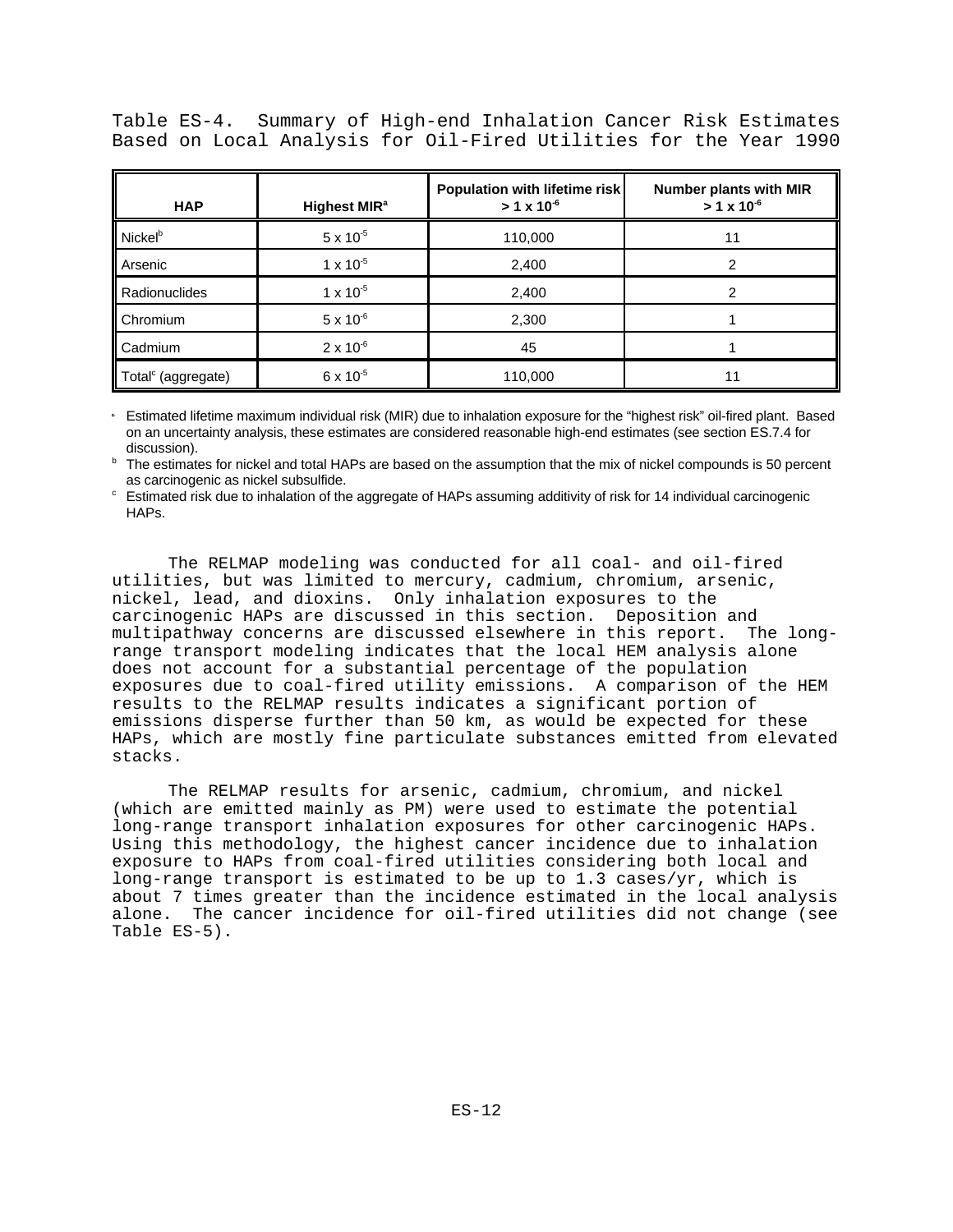|  |                                |  | Table ES-5. Summary of High-End Inhalation Risk Estimates Due to |  |  |
|--|--------------------------------|--|------------------------------------------------------------------|--|--|
|  | Local and Long-Range Transport |  |                                                                  |  |  |

| LOCAL IMPACTS (dispersion within 50 km of each utility plant) <sup>d</sup> |                                                     |                                      |                                                                                                        |                                      |  |  |  |  |  |
|----------------------------------------------------------------------------|-----------------------------------------------------|--------------------------------------|--------------------------------------------------------------------------------------------------------|--------------------------------------|--|--|--|--|--|
|                                                                            | <b>OIL-FIRED PLANTS</b><br><b>COAL-FIRED PLANTS</b> |                                      |                                                                                                        |                                      |  |  |  |  |  |
| Pollutant                                                                  | Maximum individual<br>risk (MIR)                    | Annual increased<br>cancer Incidence | Maximum individual risk<br>(MIR)                                                                       | Annual increased<br>cancer incidence |  |  |  |  |  |
| Radionuclides                                                              | $1 \times 10^{-5}$                                  | 0.2                                  | $2 \times 10^{-8}$                                                                                     | 0.1                                  |  |  |  |  |  |
| Nickel <sup>a</sup>                                                        | $5 \times 10^{-5}$                                  | 0.2                                  | $7 \times 10^{-7}$                                                                                     | 0.005                                |  |  |  |  |  |
| Chromium                                                                   | $5 \times 10^{-6}$                                  | 0.02                                 | $1 \times 10^{-6}$                                                                                     | 0.02                                 |  |  |  |  |  |
| Arsenic                                                                    | $1 \times 10^{-5}$                                  | 0.04                                 | $2 \times 10^{-6}$                                                                                     | 0.05                                 |  |  |  |  |  |
| Cadmium                                                                    | $2 \times 10^{-6}$                                  | 0.005                                | $2 \times 10^{-7}$                                                                                     | 0.0006                               |  |  |  |  |  |
| All Others <sup>b</sup>                                                    | $8 \times 10^{-7}$                                  | 0.005                                | $8 \times 10^{-7}$                                                                                     | 0.004                                |  |  |  |  |  |
| Total <sup>c</sup>                                                         | $6 \times 10^{-5}$                                  | 0.5                                  | $3 \times 10^{-6}$                                                                                     | 0.2                                  |  |  |  |  |  |
|                                                                            |                                                     |                                      | LOCAL PLUS LONG-RANGE IMPACTS (dispersion from utility emission points to borders of continental U.S.) |                                      |  |  |  |  |  |
|                                                                            | <b>OIL-FIRED PLANTS</b>                             |                                      | <b>COAL-FIRED PLANTS</b>                                                                               |                                      |  |  |  |  |  |
| Pollutant                                                                  | Maximum individual<br>risk (MIR)                    | Annual increased<br>cancer incidence | Maximum individual risk<br>(MIR)                                                                       | Annual increased<br>cancer incidence |  |  |  |  |  |
| Radionuclides                                                              | $1 \times 10^{-5}$                                  | 0.2                                  | Not estimated                                                                                          | 0.7                                  |  |  |  |  |  |
| <b>Nickel<sup>a</sup></b>                                                  | $5 \times 10^{-5}$                                  | 0.2                                  | $1 \times 10^{-8}$                                                                                     | 0.038                                |  |  |  |  |  |
| Chromium                                                                   | $5 \times 10^{-6}$                                  | 0.02                                 | $2 \times 10^{-6}$                                                                                     | 0.15                                 |  |  |  |  |  |
| Arsenic                                                                    | $1 \times 10^{-5}$                                  | 0.05                                 | $3 \times 10^{-6}$                                                                                     | 0.37                                 |  |  |  |  |  |
| Cadmium                                                                    | $2 \times 10^{-6}$                                  | 0.006                                | $3 \times 10^{-7}$                                                                                     | 0.005                                |  |  |  |  |  |
| All Others <sup>b</sup>                                                    | $8 \times 10^{-7}$                                  | 0.006                                | $1 \times 10^{-6}$                                                                                     | 0.028                                |  |  |  |  |  |
| Total <sup>c</sup>                                                         | $6 \times 10^{-5}$                                  | 0.5                                  | $4 \times 10^{-6}$                                                                                     | 1.3                                  |  |  |  |  |  |

Assumes that the nickel mixture is 50 percent as carcinogenic as nickel subsulfide.

**b** Estimated risks due to exposure to all remaining HAPs analyzed (i.e., excluding nickel, arsenic, chromium, cadmium, and radionuclides).

Aggregate risk (risk due to inhalation exposure to all carcinogenic HAPs, assuming additivity of risks). <sup>c</sup>

 $d$  There are uncertainties associated with these risk estimates. See sections ES.7.4 for discussion.

A comparison between the HEM local dispersion results and the long-range transport modeling results indicates that long-range transport is much less important for the MIR than it is for cancer incidence. For example, the MIR from the local analyses for coal-fired utilities (i.e., inhalation risk of 3 x  $10^{-6}$ ) is predicted to increase by roughly 10 to 20 percent to about 4 x  $10^{-6}$  when ambient concentrations are added from long-range transport of arsenic from all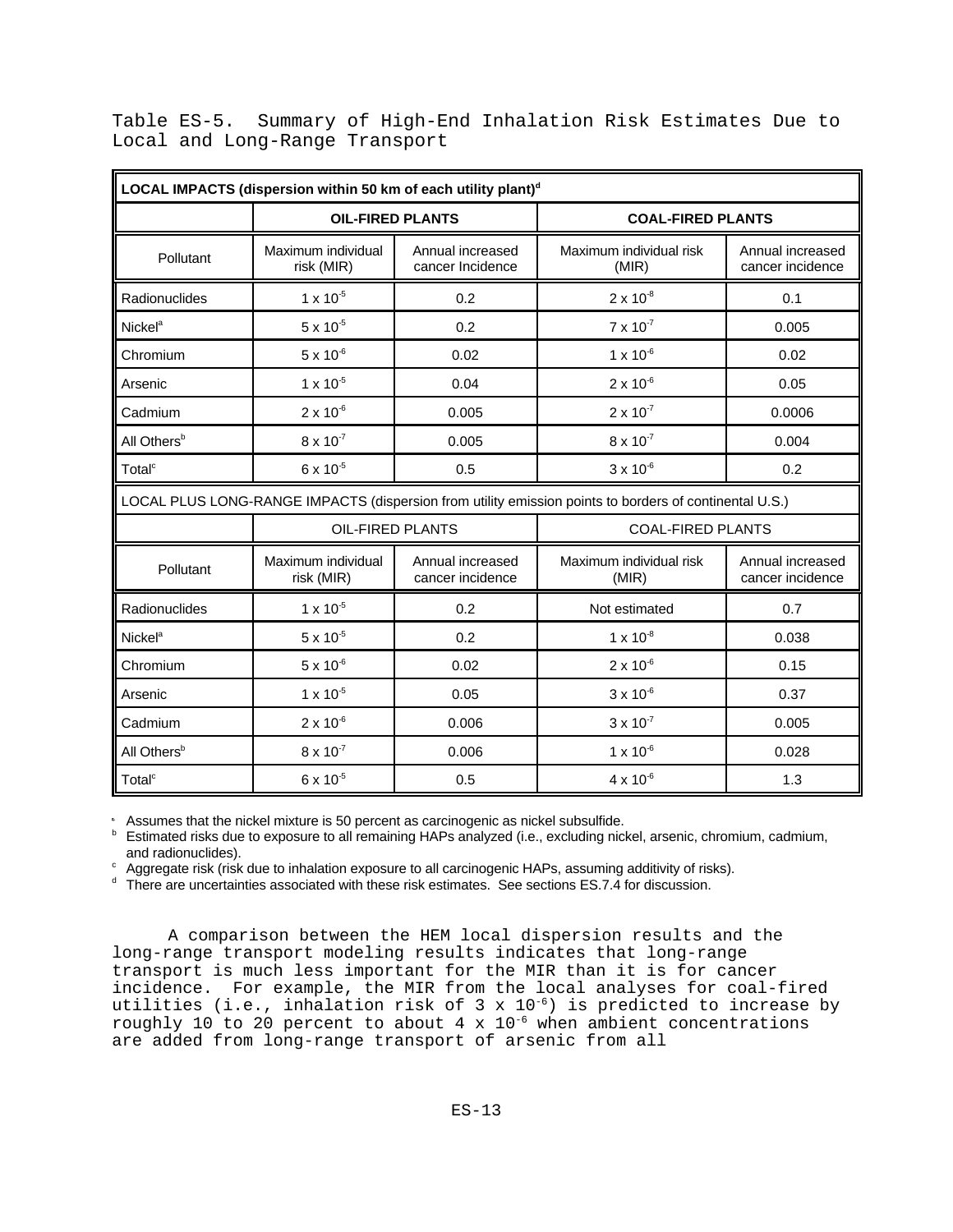other utilities in the continental U.S. For oil-fired utilities, the long-range transport of HAPs has no impact on the highest inhalation MIR because of the remote location of the two highest risk oil-fired plants.

## ES.7.4 Uncertainties with the Inhalation Cancer Risk Assessment

There are several areas of uncertainty in the inhalation risk assessment including: (1) the impacts of long-range transport; (2) the emissions and health effects of different forms of chromium and nickel; (3) the use of a linear non-threshold high-to-low dose extrapolation model for estimating cancer risks at low exposure concentrations; (4) the impacts of episodic releases resulting from upsets or unusual operating conditions; (5) how residence times and activity patterns impact the exposures; (6) the impacts on sensitive subpopulations; (7) the impacts of background exposures; and  $(8)$  the risk of complex pollutant mixtures.

The uncertainty analysis indicates that the inhalation cancer MIRs and incidence estimates presented above are reasonable high-end estimates of the risks due to inhalation exposure within 50 km of each plant. That is, the estimates are considered generally conservative (i.e., predicted to be roughly the 90th to 95th percentile). The uncertainty analysis suggests that the most likely estimated inhalation MIRs (i.e., central tendency MIRs) may be roughly 2 to 10 times lower than the high-end MIRs presented above. The average individual risks due to inhalation exposure to utility HAP emissions for the total exposed U.S. population (roughly 200,000,000 people) are predicted to be roughly 100 to 1,000 times lower than the high-end inhalation MIRs.

#### ES.7.5 Summary of the Inhalation Cancer Risks

For the majority of utility plants (approximately 671 of the 684 plants), the estimated inhalation cancer risks due to HAP emissions are less than  $1 \times 10^{-6}$ . However, several plants (2 coal plants and up to 11 oil plants) are estimated to potentially pose inhalation cancer risks above 1 x  $10^{-6}$ . One oil plant is estimated to pose a high-end inhalation cancer MIR of up to 6 x  $10^{-5}$ . Based on the assessment, no greater than 1.8 cancer cases/yr are estimated to occur in the U.S. due to inhalation exposure to HAP emissions from all coal- and oil-fired utilities. Further research and evaluation may be needed to more comprehensively assess the inhalation cancer risks, especially to reduce the uncertainties associated with the nickel risk estimates.

#### ES.7.6 Inhalation Noncancer Risks

The EPA also assessed noncancer risks (i.e., health effects other than cancer) due to short- and long-term inhalation exposure. Manganese, HCl, HF, and acrolein were found to be the four HAPs of highest potential concern for noncancer effects.

Based on modeling HAPs for all 684 plants with the HEM, estimated long-term ambient HAP concentrations were generally 100 to 10,000 times below the RfC or similar benchmark. The highest estimated long-term ambient HAP concentration was 10 times below the RfC.

Using a short-term air dispersion model that considers all reasonable meteorological conditions, EPA modeled maximum one-hour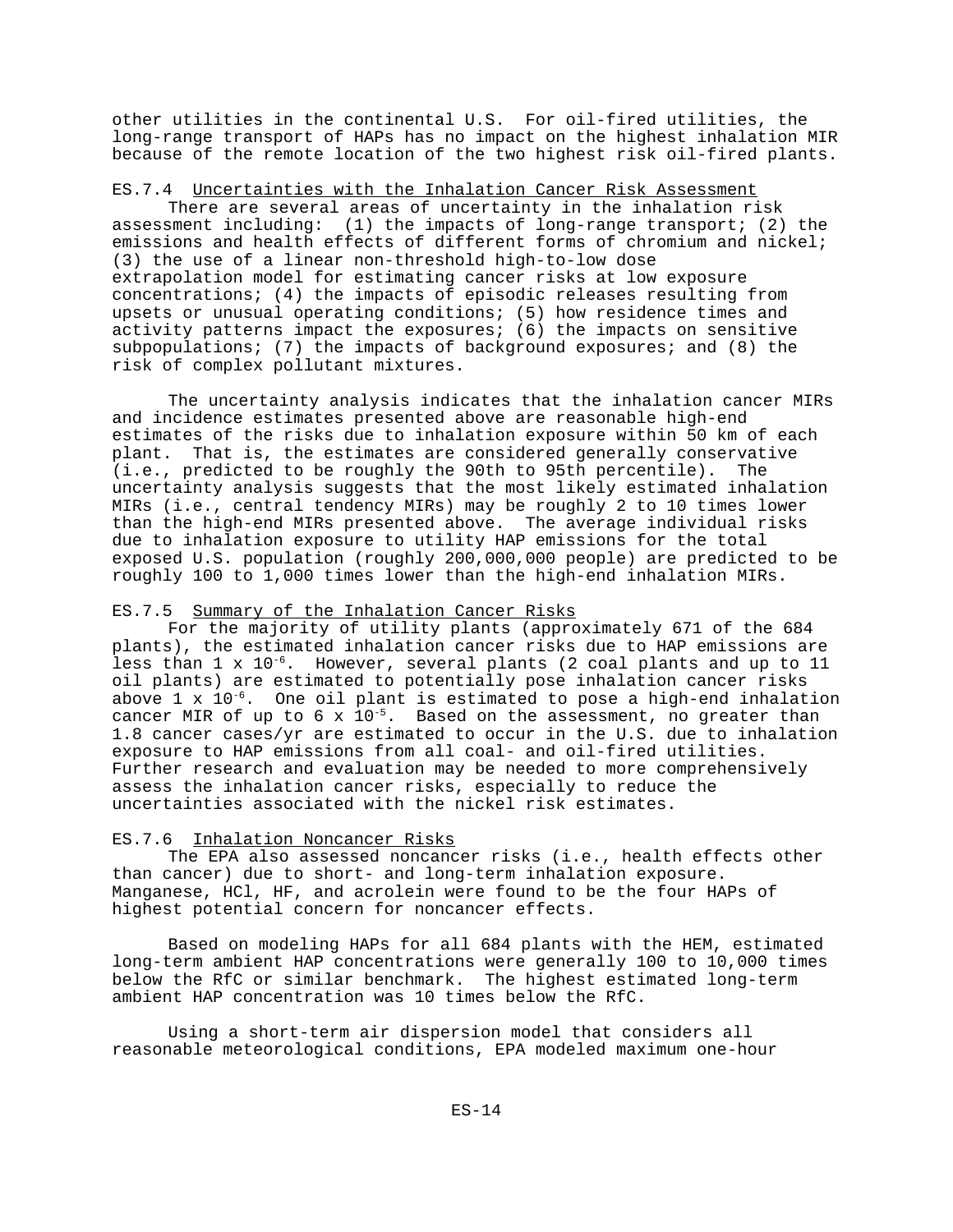concentrations for three HAPs (HCl, HF, and acrolein). The highest short-term exposure was 140 times below the acute reference level.

#### ES.8 MERCURY MULTIPATHWAY ASSESSMENT

## ES.8.1 Background Discussion for Mercury

Mercury cycles in the environment as a result of natural and human (anthropogenic) activities. The amount of mercury mobilized and released into the biosphere has increased since the beginning of the industrial age. Most of the mercury in the atmosphere is elemental mercury vapor, which circulates in the atmosphere for up to a year, and hence can be widely dispersed and transported thousands of miles from likely sources of emission. After it deposits, mercury commonly is emitted back to the atmosphere either as a gas or associated with particles, to be re-deposited elsewhere. As it cycles between the atmosphere, land, and water, mercury undergoes a series of complex chemical and physical transformations, many of which are not completely understood.

Mercury is a persistent element and bioaccumulates in the food web. Mercury accumulates most efficiently in the aquatic food web. Predatory organisms at the top of the food web generally have higher mercury concentrations. Nearly all of the mercury that accumulates in fish tissue is methylmercury. Inorganic mercury, which is less efficiently absorbed and more readily eliminated from the body than methylmercury, does not tend to bioaccumulate.

Fish consumption dominates the pathway for human and wildlife exposure to methylmercury. The EPA's 1997 Mercury Study Report to Congress supports a plausible link between anthropogenic releases of mercury from industrial and combustion sources in the U.S. and methylmercury in fish. However, these fish methylmercury concentrations also result from existing background concentrations of mercury (which may consist of mercury from natural sources, as well as mercury which has been re-emitted from the oceans or soils) and deposition from the global reservoir (which includes mercury emitted by other countries). Given the current scientific understanding of the environmental fate and transport of this element, it is not possible to quantify how much of the methylmercury in fish consumed by the U.S. population is contributed by U.S. emissions relative to other sources of mercury (such as natural sources and re-emissions from the global pool). As a result, it cannot be assumed that a change in total mercury emissions will be linearly related to any resulting change in methylmercury in fish, nor over what time period these changes would occur. This is an area of ongoing study.

## ES.8.2 Methylmercury Health Effects

Epidemics of mercury poisoning following high-dose exposures to methylmercury in Japan and Iraq demonstrated that neurotoxicity is the health effect of greatest concern when methylmercury exposure occurs to the developing fetus. Dietary methylmercury is almost completely absorbed into the blood and distributed to all tissues including the brain; it also readily passes through the placenta to the fetus and fetal brain. The reference dose (RfD) is an amount of methylmercury, which when ingested daily over a lifetime is anticipated to be without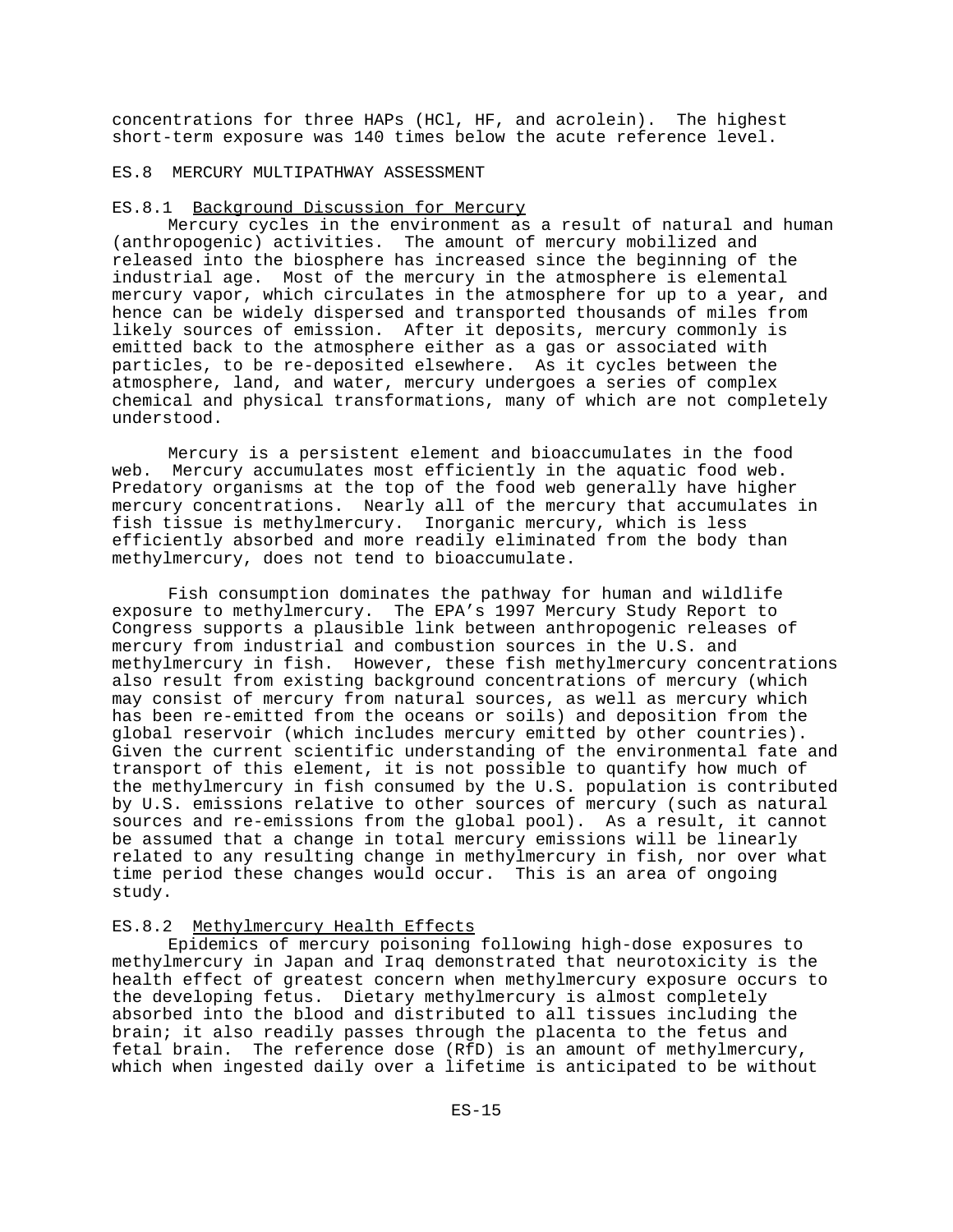adverse health effects to humans, including sensitive subpopulations. At the RfD or below, exposures are expected to be safe. The risk following exposures above the RfD is uncertain, but risk increases as exposures to methylmercury increase.

Extrapolating from the high-dose exposures that occurred in the Iraq incident, the U.S. EPA derived a RfD for methylmercury of 0.1 microgram per kilogram body weight per day (µg/kg bw/day). While the U.S. EPA was advised by scientific reviewers to employ this RfD for this analysis, new data are emerging. Currently ongoing are two large epidemiology studies in the Seychelle Islands and in the Faroe Islands that were designed to evaluate childhood development and neurotoxicity in relation to fetal exposures to methylmercury in fish-consuming populations. Because of various limitations and uncertainties in all of the available data, the U.S. EPA and other Federal agencies intend to participate in an interagency review of the human data on methylmercury, including the most recent studies from the Seychelle Islands and the Faroe Islands. The purposes of this review are to refine the estimates of the level of exposure to mercury associated with subtle neurological endpoints and to further consensus between all of the Federal agencies. After this process, the U.S. EPA will determine if a change in the RfD for methylmercury is warranted. (Note: see the 1997 EPA *Mercury Study Report to Congress* for further discussion and assessment of mercury health effects and public health impacts).

### ES.8.3 Mercury Multipathway Exposure Assessment

Mercury was considered highest priority for multipathway exposure analysis. To assess the transport and deposition of mercury emissions from utilities and to estimate concentrations in environmental media and biota, three modeling efforts were undertaken: (1) long-range modeling, (2) local scale modeling, and (3) modeling of environmental concentrations. The RELMAP was used to predict long-range dispersion and deposition across the U.S. For the local analysis, a model designed to predict deposition of HAPs within 50 km, the Industrial Source Complex Version 3 (ISC3) air dispersion model, was used. Next, the EPA's Indirect Exposure Model Version 2M (IEM-2M) was used to estimate mercury environmental concentrations and human exposures. Hypothetical exposure scenarios were evaluated for four model plants (a large coalfired, a medium coal-fired, a small coal-fired, and a medium oil-fired utility boiler). The analysis included three types of plant locations: (1) rural (agricultural), (2) near lakes (lacustrine), and (3) urban. Three human fish consumption scenarios were considered.

The modeling provided information on whether local and/or longrange transport of mercury is significant in a variety of scenarios. The models indicate that most of the mercury from utilities is transported further than 50 km from the source. The fate and transport models provided an assessment of potential inhalation and ingestion exposures.

## ES.8.4 Summary of Mercury Assessment Results for Utilities

Recent estimates of annual total global mercury emissions from all sources (natural and anthropogenic) are about 5,000 to 5,500 tons per year (tpy). Of this total, about 1,000 tpy are estimated to be natural emissions and about 2,000 tpy are estimated to be contributions through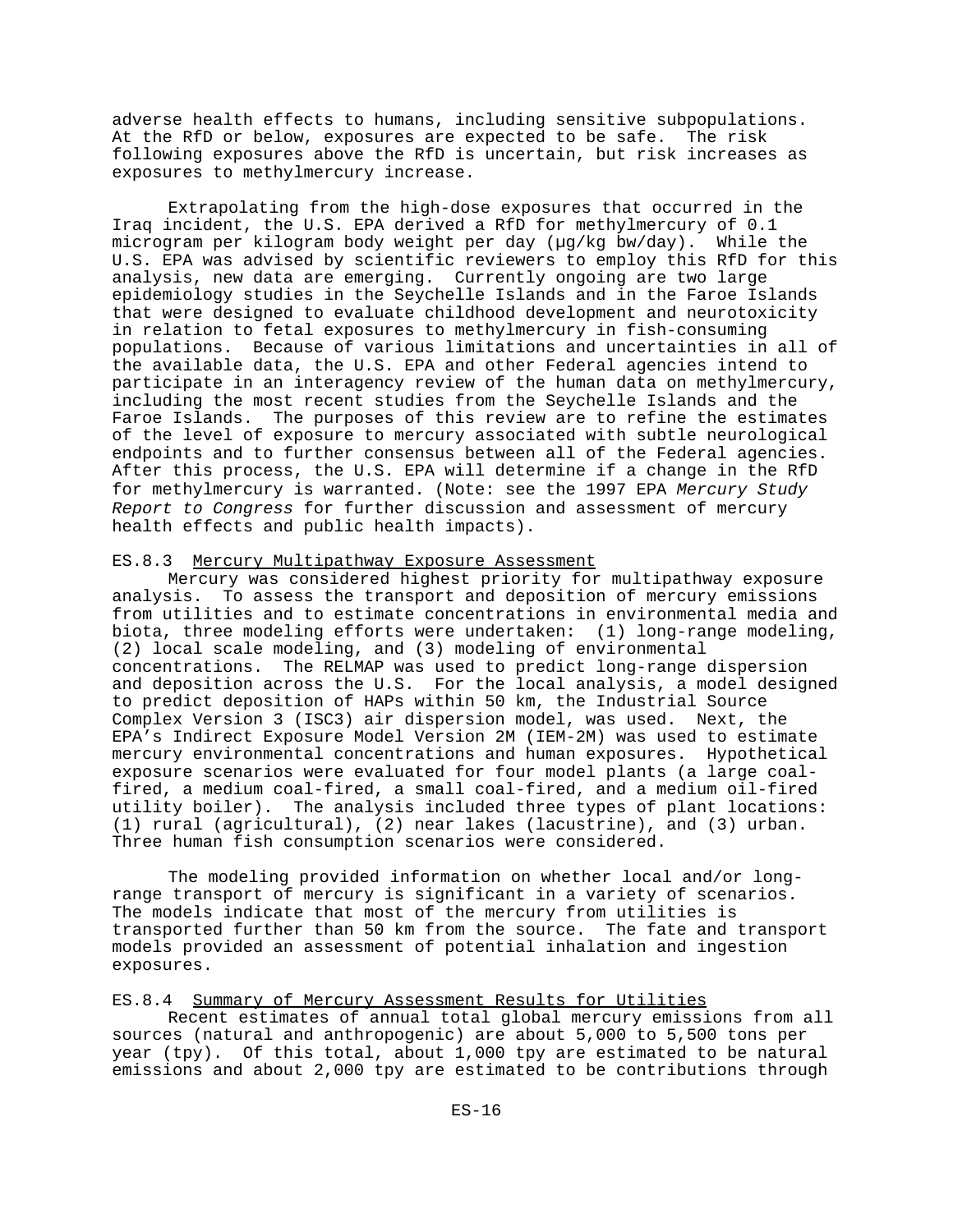the natural global cycle of re-emissions of mercury associated with past anthropogenic activity. Current anthropogenic emissions account for the remaining 2,000 tpy. Point sources such as fuel combustion; waste incineration; industrial processes (e.g., chlor-alkali plants); and metal ore roasting, refining, and processing are the largest point source categories on a world-wide basis.

For the year 1994, coal-fired utilities were estimated to emit approximately 51 tpy of mercury in the U.S., which is estimated to be 33 percent of the 158 tpy of airborne anthropogenic emissions of mercury in the U.S. If one assumes that current anthropogenic activity represents between 40 and 75 percent of the total airborne emissions (anthropogenic plus other emissions [e.g., natural emissions]), one can calculate that U.S. utilities emit roughly 13 to 26 percent of the total (natural plus anthropogenic) airborne emissions of mercury in the U.S.

Given the global estimates of 5,000 to 5,500 tpy (which are highly uncertain), U.S. anthropogenic mercury emissions are estimated to account for roughly 3 percent of the global total, and U.S. utilities are estimated to account for roughly 1 percent of total global emissions.

A computer simulation of long-range transport of mercury emissions from all U.S. sources conducted for the EPA's 1997 Mercury Study Report to Congress suggests that about one-third (~ 52 tons) of the 158 tpy of U.S. anthropogenic emissions are deposited, through wet and dry deposition, within the lower 48 States. The remaining two-thirds  $($   $\sim$  107 tons) is transported outside of U.S. borders where it diffuses into the global reservoir. In addition, the computer simulation suggests that another 35 tons of mercury from the global reservoir is deposited for a total deposition of roughly 87 tpy in the U.S. Although this type of modeling is uncertain, the simulation suggests that about three times as much mercury is being added to the global reservoir from U.S. sources as is being deposited from it. What is not uncertain is that additional emissions to air will contribute to levels in the global reservoir and deposition to water bodies.

Long-range transport modeling conducted as part of this Utility Study predicts that approximately 30 percent (15 tpy) of the utility mercury emissions deposit in the continental U.S. The estimated annual deposition rates resulting from utility mercury emissions range from 0.5 to greater than 10 micrograms per square meter. Long-range transport modeling also predicts that the highest deposition occurs in the eastern half of the U.S., particularly areas such as southeastern Great Lakes and Ohio River Valley, central and western Pennsylvania, large urban areas in the eastern U.S. (e.g., Washington, D.C., New York City) and various locations in the vicinity of large coal-fired utilities. Based on the limited available receptor monitoring data, the RELMAP model seems to be accurate within a factor of plus or minus 2. That is, the RELMAP model seems to over- and underestimate mercury values within a factor of two and appears to be relatively unbiased in its predictions.

The modeling assessment in conjunction with available scientific knowledge, supports a plausible link between anthropogenic mercury emissions and mercury found in freshwater fish. As noted above, there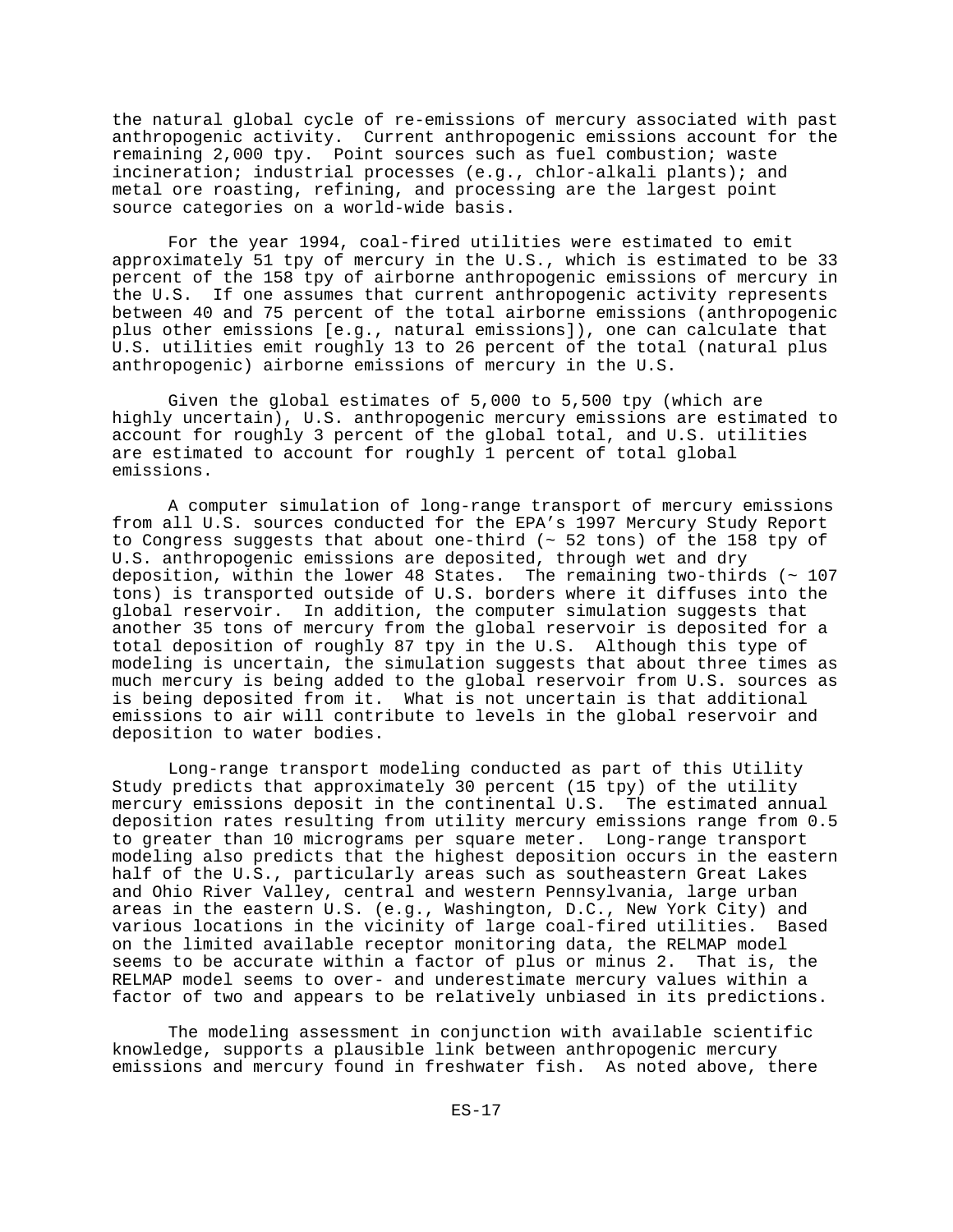are many sources of mercury emissions worldwide, both natural and anthropogenic. The coal-fired utilities are one category of the mercury sources.

Mercury is considered the highest priority for multipathway analyses because it is an environmentally persistent, toxic element. Mercury is deposited to soil and terrestrial vegetation but at levels that do not result in human exposures likely to be detrimental to health through terrestrial exposure pathways. However, in its methylated form mercury bioaccumulates in the food web (especially the aquatic food web). Modeling results suggest that most of the mercury emitted to the atmosphere is deposited more than 50 km away from the source, especially sources that have tall stacks. As stated above, the modeling assessment from the Mercury Study in conjunction with available scientific knowledge, supports a plausible link between anthropogenic mercury emissions and mercury found in freshwater fish. to air will contribute to levels in the global reservoir and deposition to water bodies. As a result, mercury emissions from utility units may add to the existing environmental burden.

At this time, the available information, on balance, indicates that utility mercury emissions are of sufficient potential concern for public health to merit further research and monitoring. The EPA recognizes that there are substantial uncertainties that make it difficult to quantify the magnitude of the risks due to utility mercury emissions, and that further research and/or evaluation would be needed to reduce these uncertainties. Remaining questions include the following: (1) what is the quantitative relationship between a change in U.S. mercury emissions and the resulting change in methylmercury levels in fish; (2) what are the actual consumption patterns and estimated methylmercury exposures of the subpopulations of concern; (3) what are the actual mercury levels in a statistically valid and representative sample of the U.S. population and susceptible subpopulations; (4) what exposure levels are likely to result in adverse health effects; (5) what affects the formation of methylmercury in waterbodies and its bioaccumulation in fish; (6) how much mercury is emitted from natural sources and past anthropogenic sources; and (7) how much mercury is removed during coal cleaning and other ongoing practices for pollution control. New data that could reduce some of the uncertainties are likely to become available in the next several years, and EPA plans to review and consider these data, as appropriate, in future decisions.

Regarding potential methods for reducing mercury emissions, the EPA has not identified any demonstrated add-on control technologies currently in use in the U.S. that effectively remove mercury from utility emissions. (However, there may be add-on control technologies used in other source categories that effectively reduce mercury emissions.) Based on available data, total mercury removal by existing PM control devices on coal-fired utilities varies considerably, ranging from 0 to 82 percent removal (with a median efficiency of 15 percent removal) for cold-side electrostatic precipitators (ESPs), and from 0 to 73 percent removal (with a median efficiency of 8 percent removal) for fabric filters. Also, hot-side ESPs exhibited no mercury control. Existing flue gas desulfurization (FGD) units exhibit limited mercury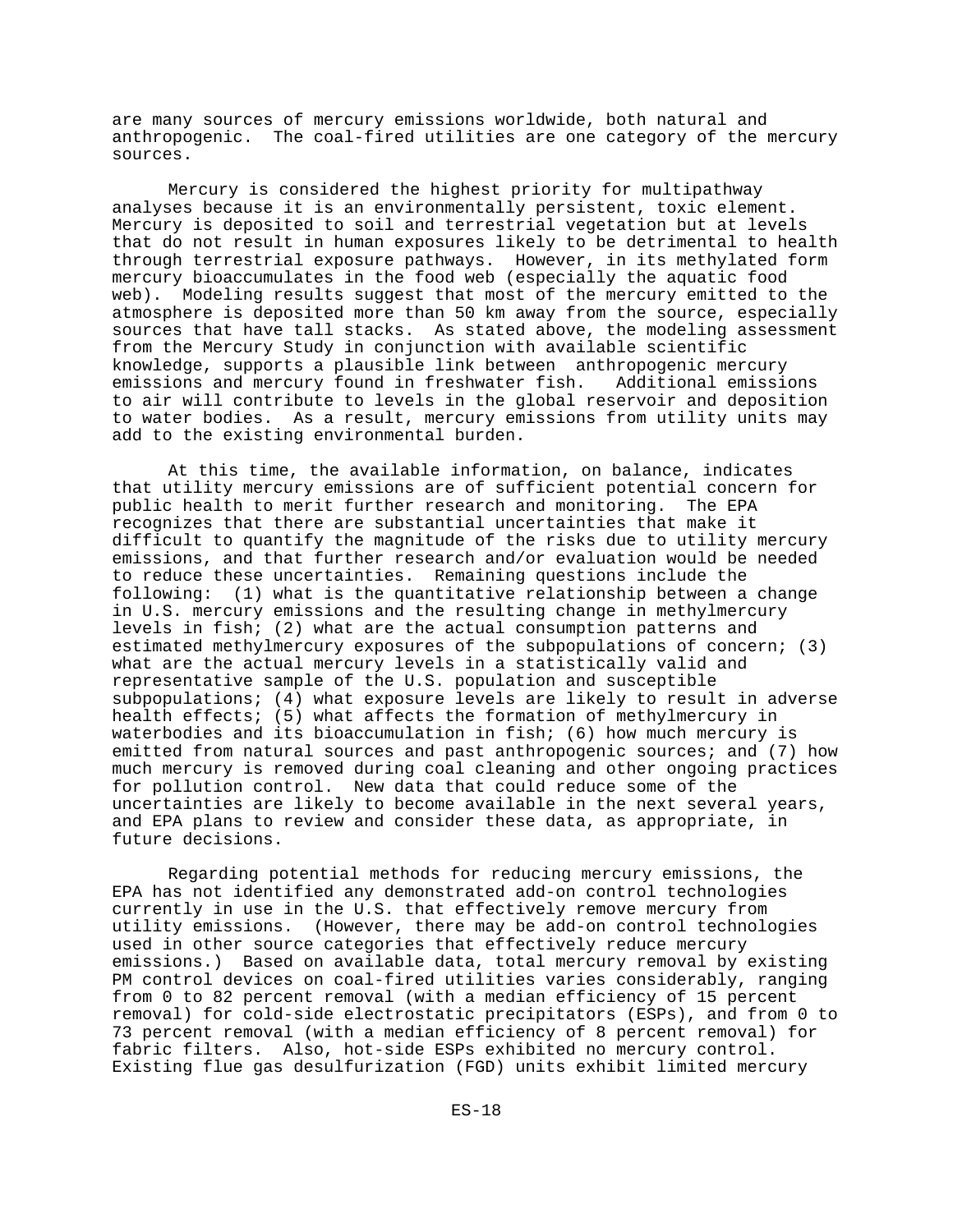control, ranging from 0 to 62 percent removal, with a median removal of 23 percent. The mercury control efficiency of FGD units is a function of several factors including temperature, plant configuration, and type of coal. Pilot-scale studies have shown that mercury removal can be enhanced through the use of activated carbon injection. However, the limited results to date utilizing carbon injection are inconsistent and more data and research are needed. Other various pollution prevention strategies, such as coal cleaning, have shown some effectiveness in reducing utility emissions of mercury. Conventional coal cleaning removes, on average, approximately 21 percent of the mercury contained in the coal. Also, fuel switching, such as switching from coal to natural gas, would result in decreased emissions of mercury.

#### ES.9 SCREENING LEVEL MULTIPATHWAY ASSESSMENT FOR ARSENIC

Arsenic is a naturally occurring element found normally, in various concentrations, in soil. In addition, arsenic can also be naturally present in other media (e.g., various food sources and water). Arsenic levels have been measured in a variety of foods. Even though shellfish and other marine foods contain the greatest concentrations of total arsenic, much of the arsenic present in fish and shellfish exists in the less toxic organic form. Other food products, such as meats, rice, and cereals, contain higher percentages, and often higher total amounts, of inorganic arsenic, which is the form of primary toxicological concern.

Arsenic is also naturally present in trace amounts in coal and oil. When coal or oil are burned, some of this naturally occuring arsenic is released to the atmosphere. The quantity of arsenic released from any utility plant is dependent on many factors including the concentration of arsenic in the fuel, control device efficiency, and other factors.

Utilities emit about 62 tpy of arsenic nationwide, about 3 to 4 percent of the total anthropogenic arsenic emissions in the U.S. Because of its chemical and physical characteristics, arsenic emitted to the atmosphere may be transported to other environmental media (soil or water), thus allowing non-inhalation exposures to occur.

#### ES.9.1 Exposure Modeling

It was not possible to model every utility plant for arsenic multipathway exposures. Therefore, a screening level model plant approach was used. Four model plants (i.e., a large coal-fired, a medium coal-fired, a small coal-fired, and a medium oil-fired utility boiler) were designed to characterize typical utility plants. In taking the model plant approach, it was realized that there would be a great deal of uncertainty surrounding the predicted fate and transport of arsenic as well as the exposures. However, the assessment was useful for estimating potential risks due to utility arsenic emissions. Three models were used to predict environmental arsenic concentrations and exposure: the RELMAP, the ISC3, and the Indirect Exposure Model Version 2 (IEM-2). These models were used to predict the fate and transport of arsenic emissions and to estimate human exposures to arsenic through multiple exposure routes, including food consumption, water ingestion, and inhalation. Three basic exposure scenarios were considered: a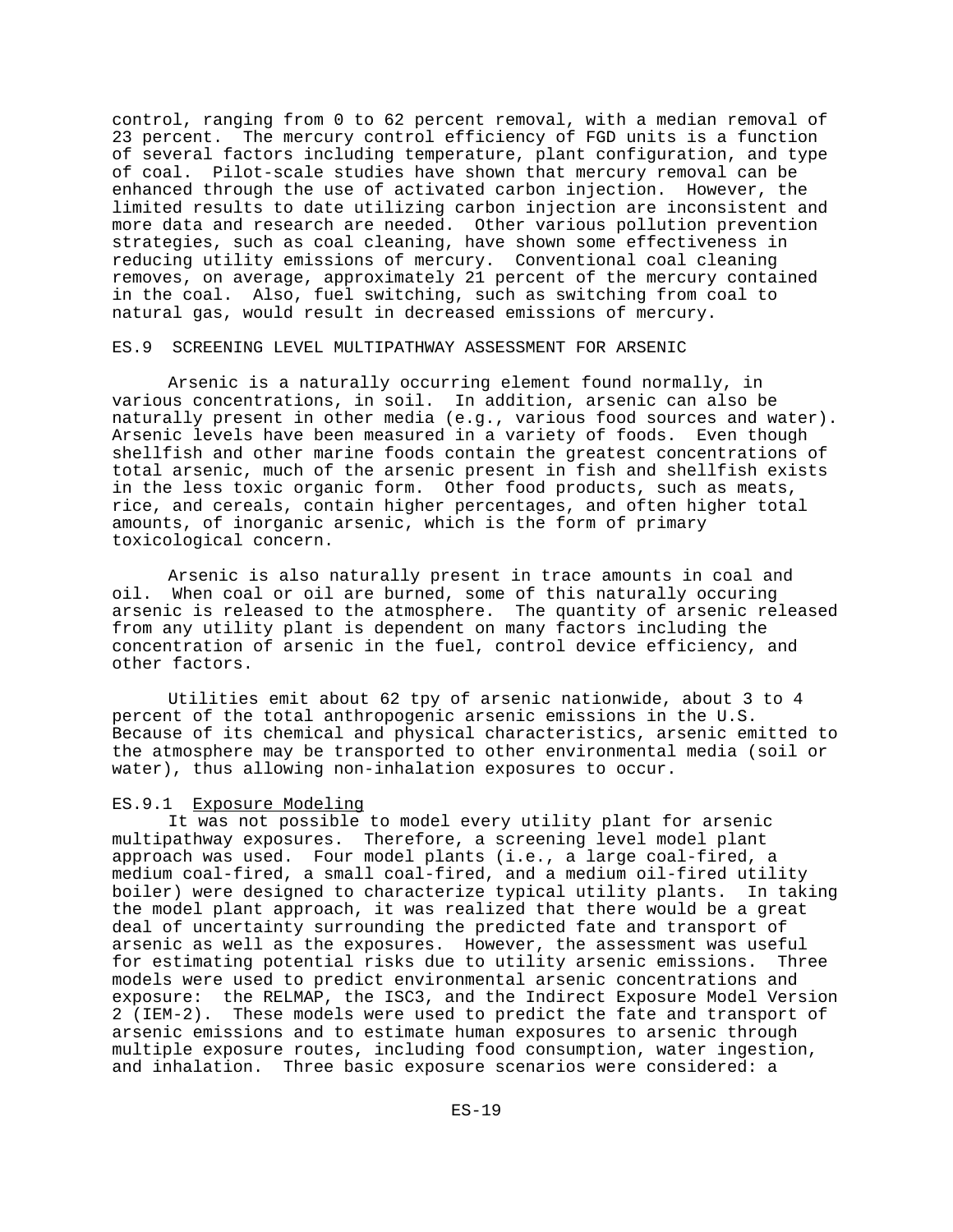subsistence farmer (adult and child), a subsistence fisher (adult and child), and a pica child (i.e., a child that ingests significant quantities of soil). These scenarios were considered because they represent possible high-end scenarios for exposure to arsenic.

## ES.9.2 Health Effects of Arsenic

Inhalation exposure to inorganic arsenic has been strongly associated with lung cancer in humans. Human exposure to inorganic arsenic, via ingestion, has been associated with an increased risk of several types of cancer, including skin, bladder, liver, and lung cancers. Oral exposure to inorganic arsenic has also been associated with noncancer effects, including effects to the central nervous system, cardiovascular system, liver, kidney, and blood.

## ES.9.3 Approach for Estimating Screening Level Arsenic Risks

Increased cancer risks were estimated for each hypothetical scenario, for the four model plants, each of which was placed in two different hypothetical locations (i.e., an eastern humid site and a dry western site). For each of the exposure scenarios, except for the pica child, it is assumed that the hypothetical person is exposed for 30 years. For the pica child, it is assumed that exposure occurs for 7 years. Risks were estimated by multiplying the estimated intakes of arsenic by the EPA's cancer potency factor for arsenic.

## ES.9.4 Screening Level Arsenic Risk Assessment Results

The results of the screening level multipathway arsenic exposure assessment provide an indication of the potential hazards and risks that may occur due to emissions from a utility plant. However, the results are not applicable to any particular plant. There are uncertainties and limitations to the analysis.

Exposures to inorganic arsenic due to background levels and due to emissions from the model utility boilers were predicted to be mainly through the ingestion of grains. Exposure to inorganic arsenic through the ingestion of fish was not predicted to be a major pathway of exposure because there is considerable evidence that little of the total arsenic in fish tissue is inorganic arsenic. Soil ingestion is the major route of exposure to inorganic arsenic for the pica child.

ES.9.4.1 Arsenic Cancer Risks. The cancer risks due to multipathway exposures to inorganic arsenic, as estimated in the model plant analysis using hypothetical scenarios, due to utility emissions alone (no background) were estimated to range from  $4 \times 10^{-7}$  to  $1 \times 10^{-4}$ . The highest estimated risk  $(1 \times 10^{-4})$  was for a pica child assumed to be living at the point of maximum deposition. The arsenic emissions from the large coal-fired model utility boiler at the eastern humid site were estimated to pose this highest risk for the pica child. When the risk from background exposure  $(2 \times 10^{-4})$  is added to the maximum risk from utility exposure, the risk for the pica child is estimated to be up to 3  $x$  10<sup>-4</sup>. The "pica child" is considered a high-end, conservative scenario.

Background exposures were estimated to dominate the exposures and risks in all scenarios. When considering only the arsenic emissions from the model utility units (not including background), in all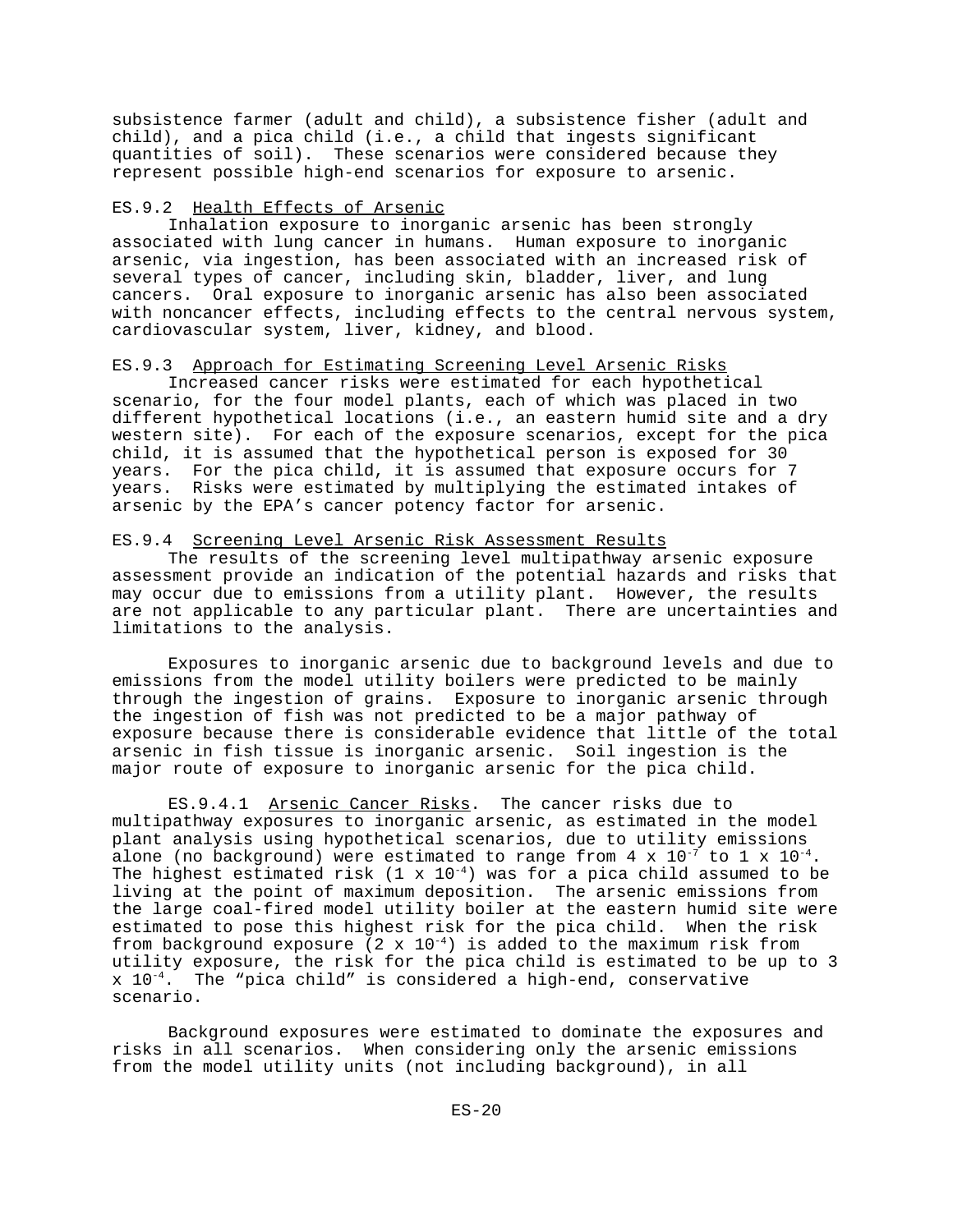scenarios it was the large coal-fired unit that was estimated to pose the greatest multipathway risks and the medium coal-fired unit was estimated to pose the next highest risks. The small coal-fired unit and the oil-fired unit were estimated to present lower risks.

ES.9.4.2 Uncertainty Discussion. There are uncertainties associated with the cancer risk estimates from arsenic. The analysis was based on model plants and hypothetical constructs; therefore, the results are not applicable for any specific utility plant. Further analyses are needed to better characterize the risks posed by arsenic emissions from utilities. A few uncertainties are discussed here.

Exposure to arsenic through the ingestion of tap or well water was not included in this assessment. The exposure modeling assessment was based on a model plant analysis, hypothetical scenarios, and incorporated data with varying degrees of uncertainty. Also, there are uncertainties associated with the health effects data for arsenic. For example, the animal ingestion studies have not clearly shown an association between arsenic ingestion exposure and cancer.

## ES.10 DIOXIN SCREENING LEVEL MULTIPATHWAY ASSESSMENT

The highest MEI inhalation cancer risk due to dioxin emissions from any utility plant based on the HEM analysis (described in section ES.7) was estimated to be 1 x  $10^{-7}$ . The EPA estimates that coal-fired utilities emit 0.2 pounds per year (lb/yr) of dioxin (toxic equivalents, TEQ) and that oil-fired utilities emit  $0.01$  lb/ $yr$ . These estimates combined are roughly 1 percent of the nationwide anthropogenic dioxin emissions. However, dioxin emissions data were only available for twelve utility plants and 42 percent of the measurements were below the minimum detection limit. Moreover, dioxins are not part of the naturally occuring fossil fuel. They are formed in highly complicated reactions which may occur with unknown frequency during combustion. Therefore, the emissions data for dioxins from utilities, which are the basis of exposure modeling, are considered more uncertain than the emissions data for many of the other HAPs.

For the screening level multipathway analysis, the transport, deposition, multipathway exposures, and human cancer risks were assessed for utility emissions of polychlorinated dibenzo-p-dioxins (PCDDs) and polychlorinated dibenzofurans (PCDFs), collectively referred to as dioxins. Atmospheric deposition of dioxin emissions can be important because dioxins tend to persist in the environment and bioaccumulate in the food web. Environmental persistence and bioaccumulation, coupled with carcinogenic effects at very low levels, make multipathway exposure an important consideration for dioxins.

#### ES.10.1 Methods

The basic approach for estimating screening level multipathway exposures to dioxins was similar to the methods described above for mercury and arsenic. However, there were some differences. The EPA's ISCST3 model was used to predict deposition and air concentrations of dioxins within 50 km of each of four model plants. Model plants were selected to represent both large and small coal- and oil-fired utilities. A modified version of the IEM spreadsheet model was used to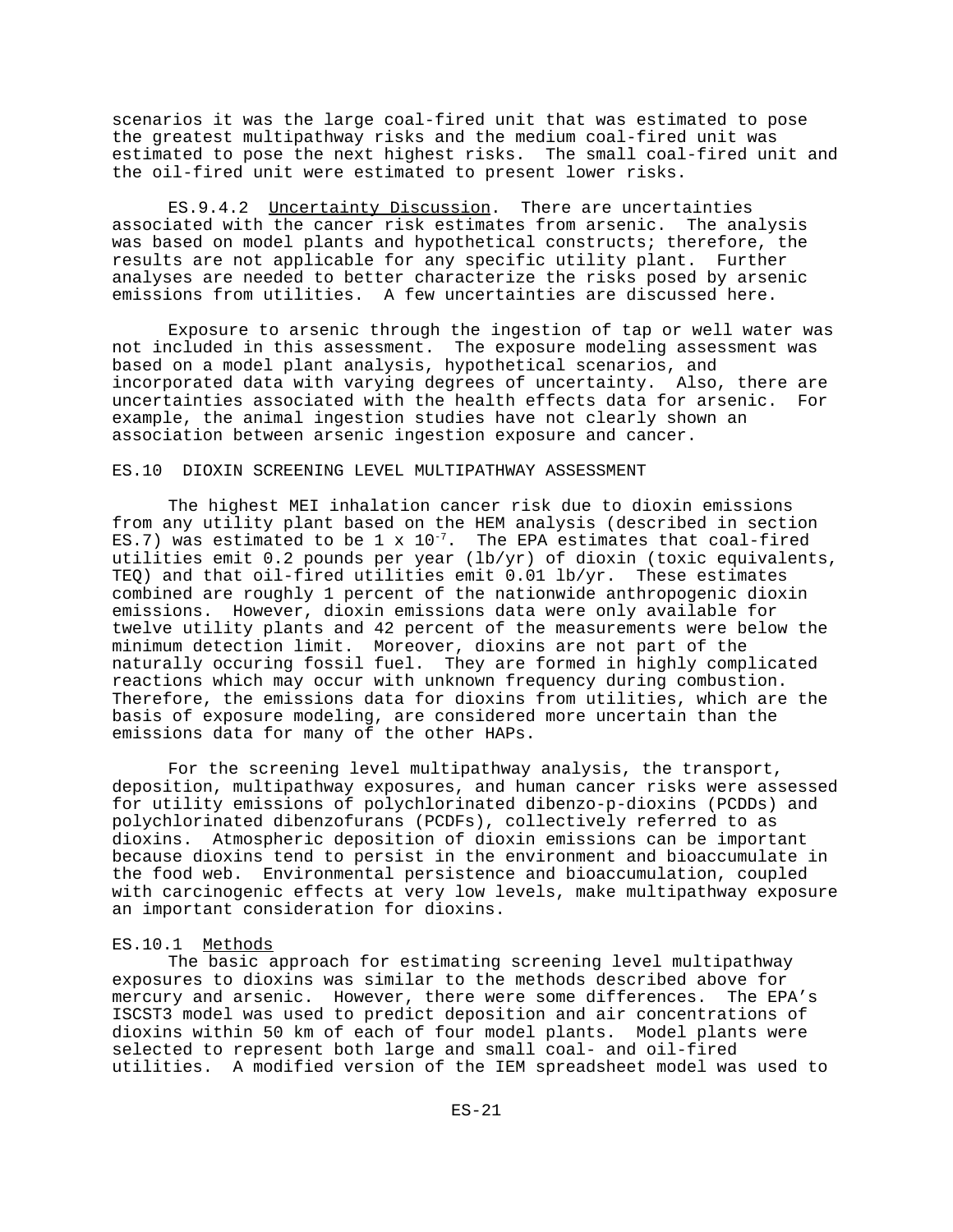estimate environmental concentrations, exposures to the environmental concentrations for 16 hypothetical human scenarios, and the resulting cancer risks. Pathways assessed include inhalation, dermal contact with soil, and ingestion of water, soil, fish, plants, and animals.

#### ES.10.2 Results

Since the analysis was based on model plants, using hypothetical scenarios, the results are not applicable to any specific plant and contain substantial uncertainties about the risks due to dioxin emissions. Total modeled screening level lifetime cancer risks related to multipathway exposure to dioxins for the four-model plant analysis ranged from  $1 \times 10^{-10}$  to  $2 \times 10^{-4}$ . The results of this analysis indicate that the exposures and risks due to fish consumption are the highest of all pathways considered. The highest modeled result of 2 x  $10^{-4}$  lifetime cancer risk was obtained for the subsistence fisher exposure scenario. In all modeled scenarios, the non-inhalation exposures were at least one order of magnitude larger than the inhalation exposures, thus demonstrating the potential significance of including multipathway exposure analysis in the risk assessments for pollutants that are environmentally persistent and tend to bioaccumulate. Also, unlike the results for arsenic, modeled exposures to dioxins for each pathway exceed the background exposure estimates for dioxins.

#### ES.10.3 Uncertainty Discussion

Several sensitivity analyses were completed for the screening level multipathway assessment of utility dioxin risks to assess the reasonableness of the results. The assumptions with the greatest impact on the predicted risk to the subsistence fisher were those made about the biota-sediment accumulation factor. This sensitivity analysis suggests that the modeling results are reasonable for a screening level analysis.

## ES.11 MULTIPATHWAY ASSESSMENT FOR RADIONUCLIDES

Radionuclide emissions from utilities may result in human exposure from multiple pathways including: (1) external radiation exposure from radionuclides suspended in air or deposited on the ground, and (2) internal exposure from the inhalation of airborne contaminants or ingestion of contaminated food. The CAP-93 model was used to estimate multipathway exposures and risks due to radionuclide emissions to humans within 50 km of all 684 utilities. However, this assessment did not use site-specific data for the non-inhalation exposure analysis, but rather relied on various generic assumptions and general input data.

Based on the CAP-93 modeling, 667 of the 684 plants are estimated to pose multipathway risks less than  $1 \times 10^{-5}$ . The highest estimated multipathway radiation exposure for the MEI due to radionuclide emissions from utilities was predicted to be 1.5 millirems (mRems) per year, which is estimated to pose an increased cancer risk of 3 x  $10^{-5}$ . Seventeen plants (13 coal- and 4 oil-fired plants) were estimated to pose multipathway risks between  $1 \times 10^{-5}$  and  $3 \times 10^{-5}$ . The estimated cancer incidence in the U.S., due to emissions and dispersion of radionuclides within 50 km of each utility, is estimated to be 0.3 cancer deaths/yr. The cancer incidence appears to be mostly due to inhalation exposure. The non-inhalation exposures contribute only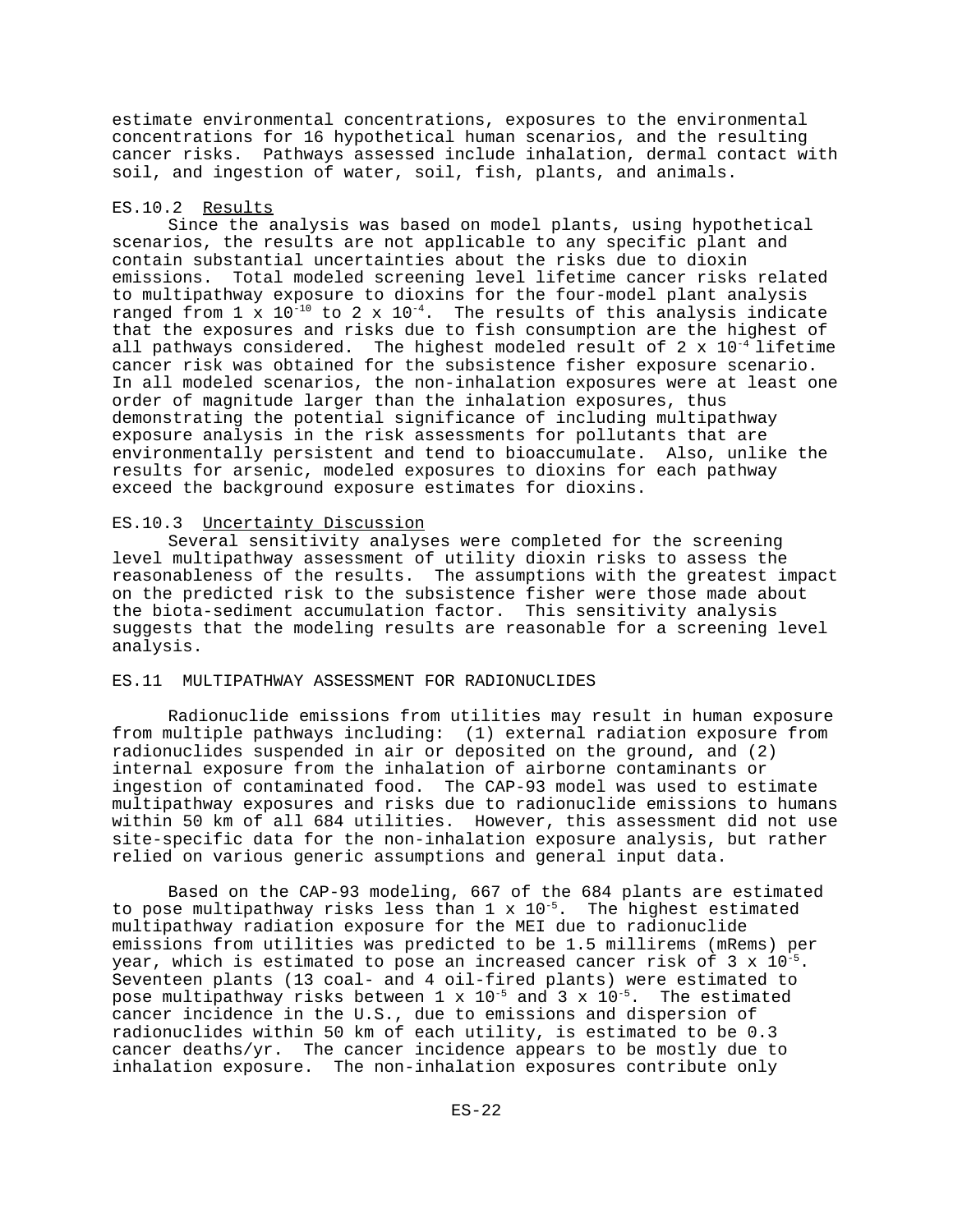slightly to the incidence. The non-inhalation exposure pathways have a greater impact on the MEIs, especially for coal-fired plants.

The risks due to exposure to radionuclides from utilities are substantially lower than the risks due to natural background radiation. The average exposure to natural background radiation (excluding radon) for the U.S. population has been estimated to be roughly about 100 mRems per year, which is about 67 times higher than the highest exposure due to utility radionuclide emissions.

#### ES.12 QUALITATIVE MULTIPATHWAY EXPOSURE ASSESSMENT

The EPA recognizes that non-inhalation exposure pathways could be important for additional HAPs that are persistent and tend to bioaccumulate. A few additional HAPs that were not modeled for multipathway exposures are discussed below.

## ES.12.1 Cadmium and Lead

Cadmium emissions from the vast majority of plants (683 of the 684 plants) are estimated to pose inhalation risks less than  $10^{-6}$ , and the highest modeled air concentration of lead was 200 times below the national ambient air quality standard (NAAQS). Cadmium and lead are persistent, may bioaccumulate, and are toxic by ingestion. However, since the emission quantities and inhalation risks are relatively low, the EPA does not plan to conduct future evaluations of multipathway exposures of cadmium and lead from utilities.

#### ES.12.2 Nickel and Chromium

Nickel and chromium were not considered to be priority for noninhalation exposures. At relatively high oral doses, nickel and chromium do cause noncancer toxicity. However, there are considerable uncertainties about the noncancer toxicity of nickel and chromium at relatively low ingestion doses (below the toxic threshold). Also, it is uncertain whether they pose a carcinogenic risk by ingestion. Hence, EPA does not plan to assess multipathway exposures for nickel and chromium for utilities.

## ES.13 POTENTIAL IMPACTS OF HYDROGEN CHLORIDE AND FLUORIDE

No exceedances of the health benchmarks (e.g., RfCs) for HCl or HF were identified in the inhalation exposure assessment. However, emissions of HCL and HF may contribute to acid deposition and, to a lesser extent to PM fine and visibility problems. To the extent that these emissions may contribute to such problems, they could be addressed through other Titles of the Act.

#### ES.14 ALTERNATIVE CONTROL AND PREVENTION STRATEGIES

There are numerous potential alternative control strategies for reducing HAPs. These include precombustion controls (e.g., fuel switching, coal switching, coal cleaning, coal gasification), combustion controls, post combustion controls (e.g., PM controls,  $SO_2$  controls), and approaches that prevent pollution by improving efficiency in supply (e.g., promoting energy efficiency in combustion) or demand (e.g., demand side management [DSM], pollution prevention, energy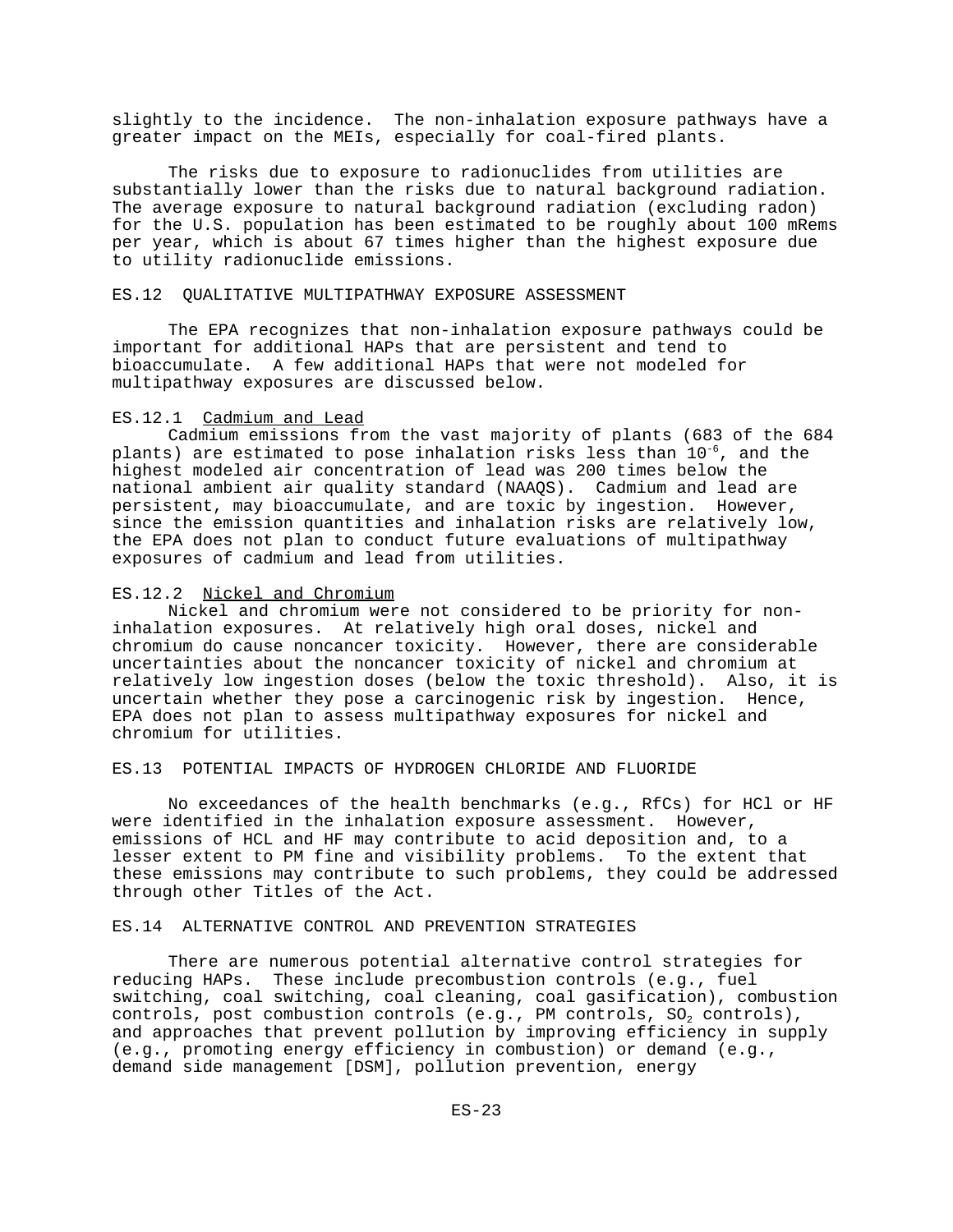conservation). The degree of feasibility, cost, and effectiveness of each of these potential control technologies varies. For example, coal cleaning tends to remove at least some of all the trace metals, with lead concentrations being removed to the greatest extent (averaging approximately 55 percent removal) and mercury being removed the least (averaging approximately 21 percent). Existing PM controls tend to effectively remove the trace metals (with the exception of mercury) while FGD units remove trace metals less effectively and exhibit more variability. Fuel switching (e.g., switching from coal to natural gas) could result in substantial reductions in HAP emissions. There are few existing data that show the HAP reduction effectiveness of DSM, pollution prevention, and energy conservation. These control strategies need to be examined further for technical and economic considerations.

## ES.15 OTHER ISSUES AND FINDINGS

## ES.15.1 Emissions and Risks for the Year 2010

In addition to the 1990 analysis, the EPA also estimated emissions and inhalation risks for the year 2010. There are substantial data gaps and uncertainties in the projections to the year 2010. However, the approach utilized is reasonable given the limitations of data to complete such projections.

Based on EPA's assessment for this report, HAP emissions from coal-fired utilities are predicted to increase by 10 to 30 percent by the year 2010. Predicted changes that were included in the 2010 emissions projections include the installation of scrubbers for a small number of facilities, the closing of a few facilities, and an increase in fuel consumption of other facilities. However, based on EPA's exposure modeling analysis for the year 2010, the inhalation risks in 2010 for coal-fired utilities are estimated to be roughly equivalent to the 1990 inhalation risks. For oil-fired plants, emissions and inhalation risks are estimated to decrease by 30 to 50 percent by the year 2010. Multipathway risks for 2010 were not assessed. Utilization of add-on controls to comply with the acid rain program are not expected to significantly impact on HAP emissions due to their limited numbers and limited HAP control efficiency improvement. However, if additional actions are taken to reduce emissions of criteria pollutants, acid rain precursors, or global warming compounds (e.g., use of fuel switching or add-on controls to reduce  $SO_x$ ,  $NO_x$ , and/or carbon dioxide emissions), these actions could result in reductions in HAP emissions. For example, analyses performed to assess compliance with the revised NAAQS for ozone and PM indicate that mercury emissions in 2010 may be reduced by approximately 16 percent (11 tpy) over those projected in this report. Other potential (but unknown) actions (e.g., repowering, restructuring) may have a significant impact on HAP emissions; however, these unknowns were not included in the 2010 projection.

#### ES.15.2 Peer Review

Draft versions of Chapters 1 through 9 and 13 of this report and draft technical support documents were reviewed by many non-EPA scientists representing industry, environmental groups, academia, and other parties. Chapters 10, 11, and 12 are new chapters produced in response to major comments from the reviewers. EPA held a scientific peer review meeting and also a public meeting in July 1995 to obtain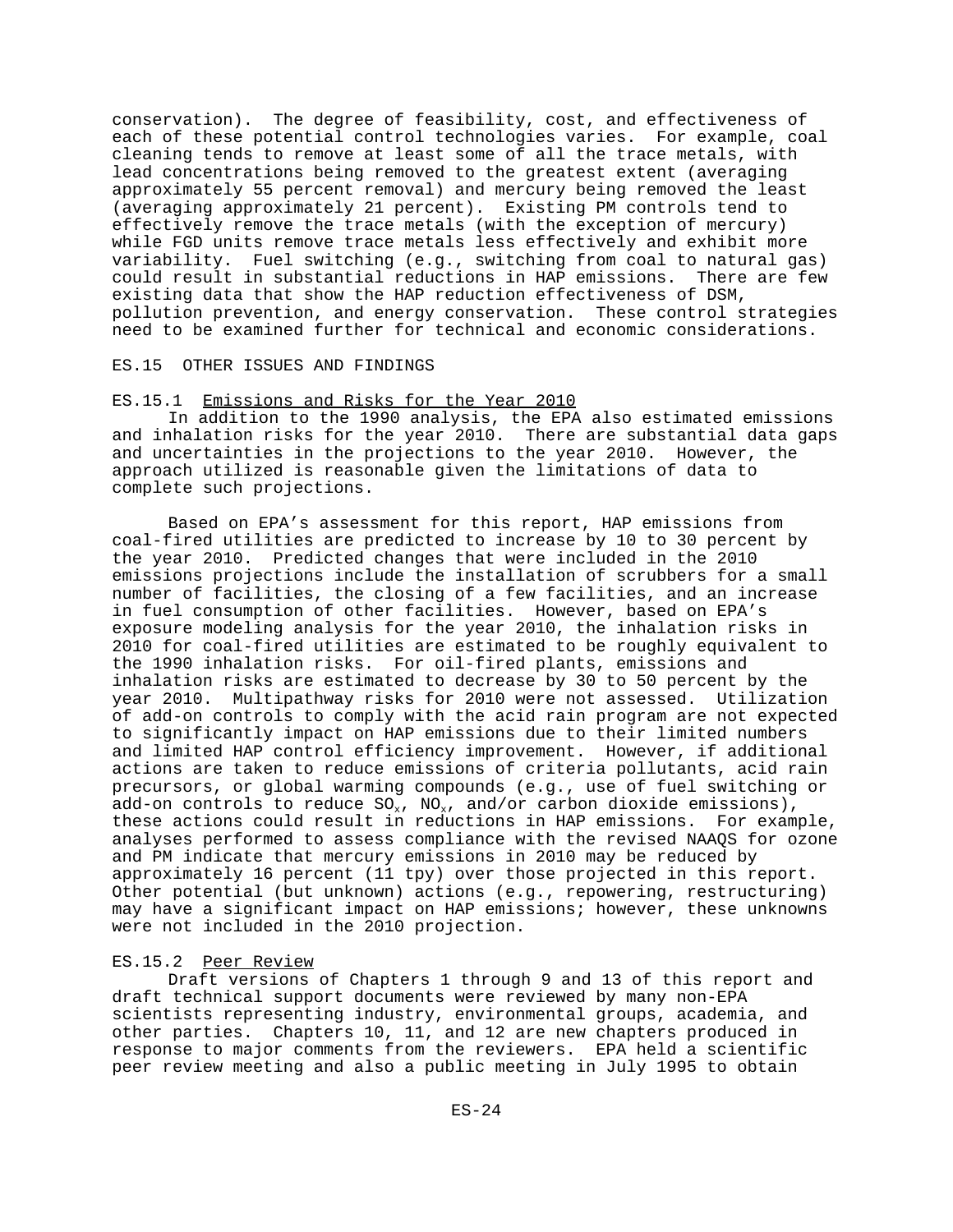comments from reviewers. In February, April, and September 1996, all sections of the draft report underwent additional review by EPA, State and local Agencies, and other Federal Agencies. Additional review occurred during 1997. The EPA has revised the report, as appropriate, based on the reviewers' comments. However, there were several comments that could not be fully addressed because of limitations in data, methods, and resources. In addition, there were some comments that EPA did not agree with. Also, the new chapters (10 to 12) have only undergone a limited review. Draft versions of this report, along with all the comments received, have been submitted to the public docket (A-92-55) at the following address: U.S. EPA, Air and Radiation Docket and Information Center, mail code 6102, 401 M Street, S.W., Washington, D.C. 20460; telephone number (202) 260-7548. Materials are available for public review at the docket center or copies may be mailed (for a fee) on request by calling the above number.

## ES.15.3 Industry Report

If alternative methods and assumptions were used to study the HAP emissions from utilities, the results would likely be somewhat different. To assess the impact of using alternative assumptions and methods, it is useful to compare the EPA study with a similar study completed by the EPRI.

The EPRI prepared a report, entitled "Electric Utility Trace Substances Synthesis Report," (November 1994) that paralleled the EPA's study. Many of the same emissions data were used and similar risk assessment methods were utilized. The EPRI study concluded that cancer inhalation risks are below 1 x  $10^{-6}$  for all utilities, and noncancer inhalation risks are well below Federal threshold levels for all utilities. Population inhalation risks were determined by the EPRI to be insignificant (less than 0.1 cancer case/year). Case studies at four plants found that multimedia risks, including mercury, are below levels of concern.

The EPRI's risk estimates are generally similar to, but in several cases lower than, those of EPA. Differences between the studies include: (1) EPA's use of a higher unit risk factor for arsenic; (2) EPA's assumption that nickel was carcinogenic (EPRI assumed nickel was not carcinogenic); (3) EPA's evaluation of exposure beyond 50 km to all locations in the U.S. (EPRI did not attempt this analysis); (4) EPRI's radionuclide analysis was based on several model plants, while the EPA evaluated every plant in the U.S.; and (5) the EPRI assumed that chromium emissions were five percent chromium VI (the carcinogenic form), while EPA assumed that 11 percent (for coal-fired plants) and 18 percent (for oil-fired plants) were chromium VI. In addition, the EPRI mercury multimedia study considered only the local impact from four plants (not worst-case) and did not include potential impacts of total nationwide utility mercury emissions and contributions to total environmental loadings.

ES.15.4 Potential Environmental Impacts Not Included in Study There are other potential environmental issues associated with utilities not assessed in this report. These include: (1) the impacts of criteria pollutants (SO<sub>2</sub>, NO<sub>x</sub>, PM, carbon monoxide, and ozone) or acid rain precursors (SO<sub>2</sub> and NO<sub>x</sub>), which are studied and regulated under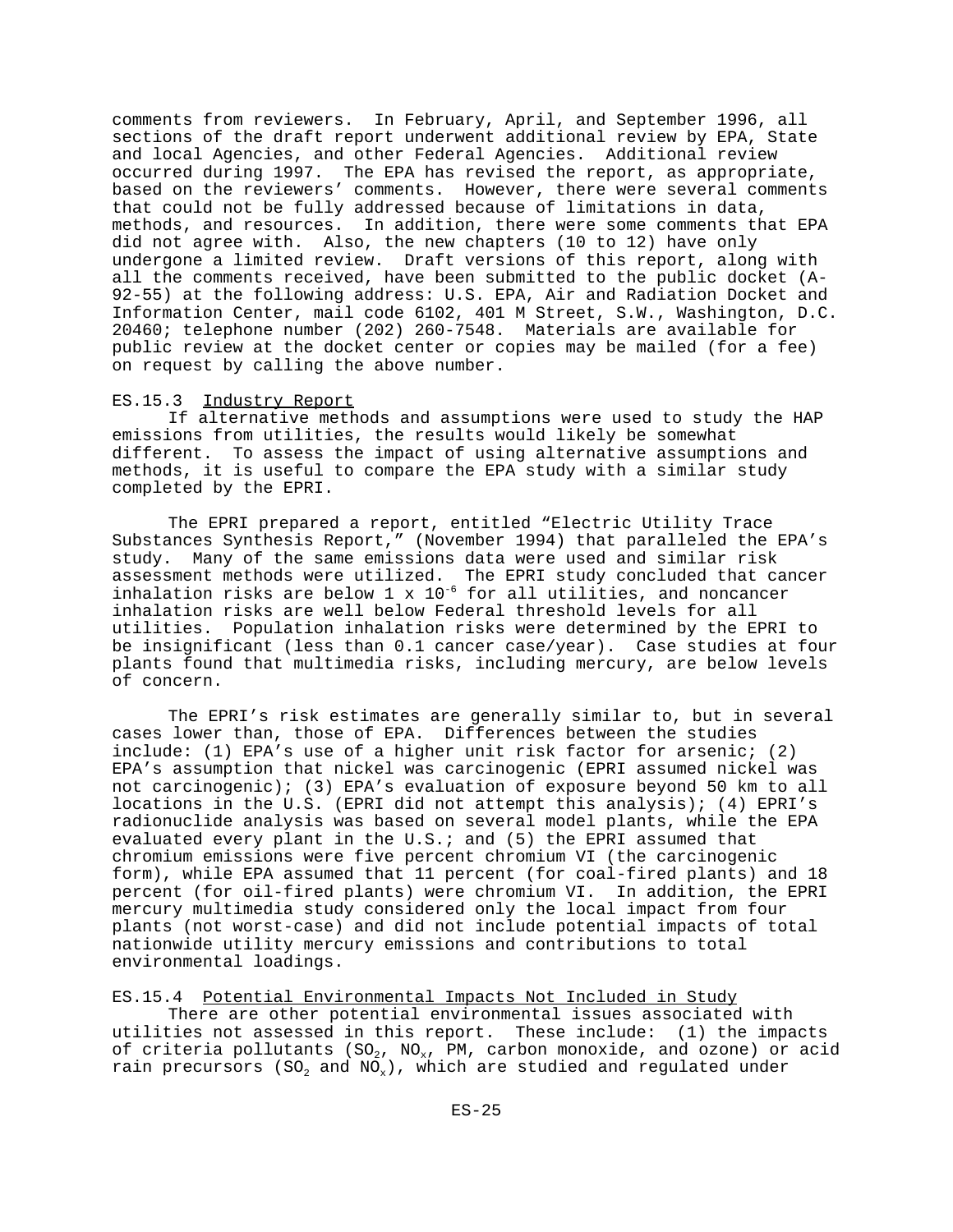other sections of the Act; (2)an assessment of ecological impacts of HAPs; (3) the impacts of carbon dioxide emissions and climate; and (4) the impacts resulting from restructuring, mining, drilling, solid waste disposal, transmission, transportation, or other activities associated with electric power generation. These issues and potential impacts were not assessed because they were considered beyond the scope of this study as mandated by Section 112(n) of the Act.

## ES.15.5 Link to Particulate Matter

Arsenic, cadmium, chromium, lead, nickel, radionuclides, and several other HAPs are emitted primarily as PM. Consequently, these HAPs may contribute to PM emissions and PM health concerns, especially from poorly controlled coal-fired units and uncontrolled oil-fired units (about two-thirds of oil-fired units are uncontrolled for PM). Impacts for PM were not addressed in this study, but are being studied under Title I of the Act. If additional controls of PM emissions are utilized, this could result in reductions in HAP emissions.

## ES.16 OVERALL TECHNICAL SUMMARY AND CONCLUSIONS

Based on available information and current analyses, the EPA believes that mercury from coal-fired utilities is the HAP of greatest potential concern and merits additional research and monitoring. There are uncertainties regarding the extent of risks due to mercury exposures including those from utility emissions. Further research and evaluation are needed to gain a better understanding of the risks and impacts of utility mercury emissions. In addition, further research and evaluation of potential control technologies and strategies for mercury are needed.

For a few other HAPs, there also are still some remaining potential concerns and uncertainties that may need further study. First, the screening multipathway assessments for dioxins and arsenic suggest that these two HAPs are of potential concern (primarily from coal-fired plants); however, further evaluations and review are needed to better characterize the impacts of dioxins and arsenic emissions from utilities. Second, nickel emissions from oil-fired utilities are of potential concern, but significant uncertainties still exist with regards to the nickel forms emitted from utilities and the health effects of those various forms. The impacts due to HAP emissions from gas-fired utilities are negligible based on the results of this study; therefore, the EPA feels that there is no need for further evaluation of the risks of HAP emissions from natural gas-fired utilities.

#### ES.17 AREAS FOR FURTHER RESEARCH AND ANALYSIS

There are many uncertainties and data gaps described throughout this report. This section summarizes several important areas in which further research or scientific work may be needed.

## ES.17.1 Emissions Data for Dioxins

Emissions data for dioxin compounds were available from less than 12 utility plants. Many of the measurements were near the detection limits. Therefore, there are greater uncertainties with the dioxin emissions than for the other HAPs. Research may be needed to gain a better understanding of the dioxin emissions from utilities and the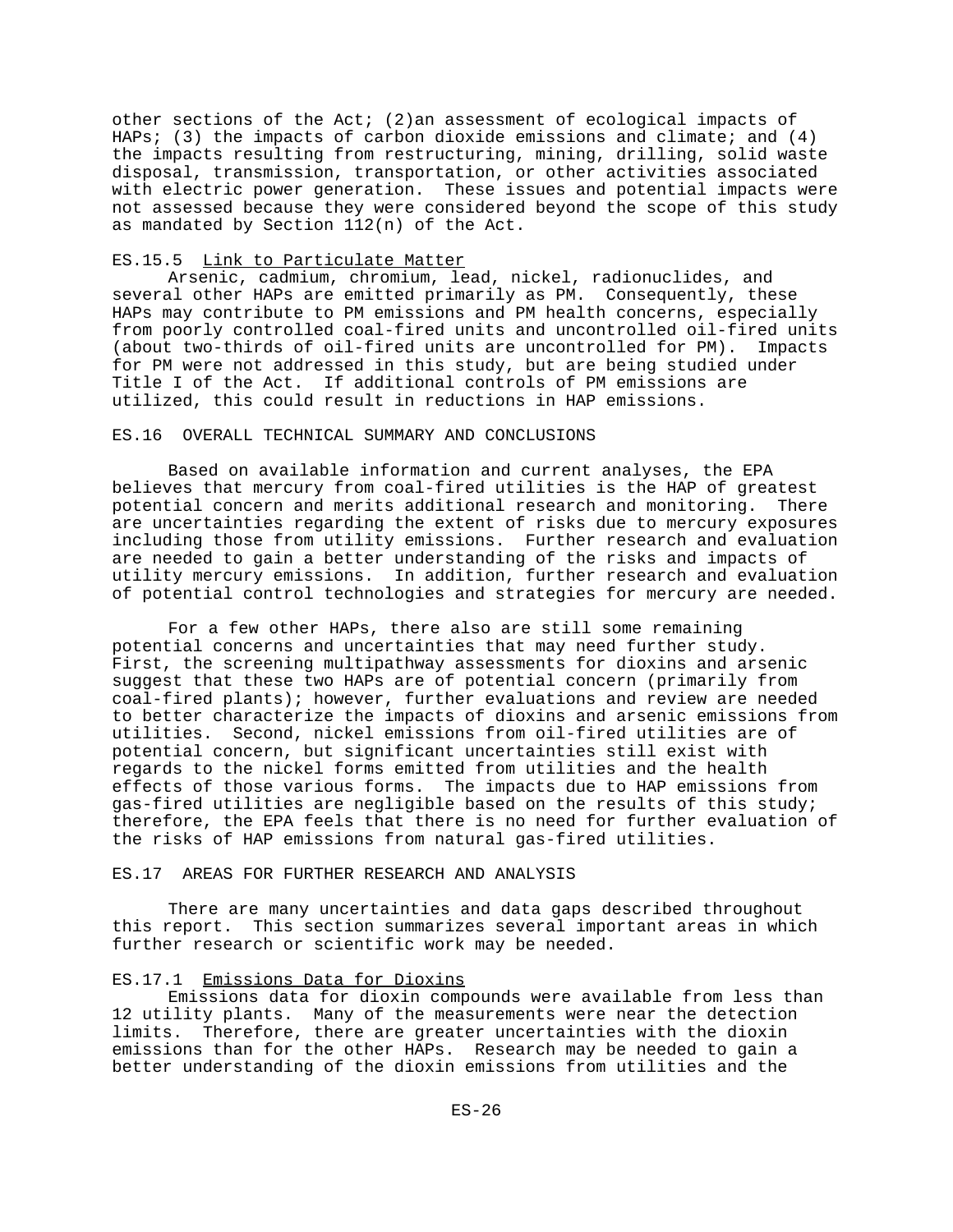dioxin formation, if any, in various utility boiler types (e.g., units with cold-side or hot-side ESPs).

## ES.17.2 Speciation of Nickel

There are significant uncertainties regarding the forms of nickel emitted from oil-fired utilities and their associated health effects. Research would be useful to determine the emissions quantities of various nickel forms and the health effects of various nickel forms.

#### ES.1.7.3 Multipathway Risk Assessment

Further work may be needed to better characterize the risks due to multipathway exposure to certain HAPs (e.g., arsenic and dioxins).

#### ES.17.4 Local, Regional, and Long-range Transport Exposures

Further modeling and evaluation may be needed to better characterize the impacts of local, regional, and long-range transport of HAPs from utilities.

## ES.17.5 Mercury

There are numerous areas regarding mercury that may need further research, study, or evaluation. A few potential areas for further study include the following:

- (1) additional data on mercury content of various types of coal;
- (2) improved methods for measuring mercury levels in water;
- (3) the impact of reducing mercury emissions from coal-fired facilities on the bioaccumulation of mercury in fish;
- (4) statistically valid and reliable estimates of methylmercury exposure levels in the U.S. population and susceptible subpopulations, as measured in human hair;
- (5) the occupational, dietary and behavioral factors that affect mercury exposures for people who are determined to be exposed above a threshold of concern;
- (6) the human health and environmental benefits that would be expected by reducing mercury emissions from U.S. utilities;
- (7) control technologies or pollution prevention options that are available, or will be available, that could potentially reduce mercury emissions and what are the costs of those options;
- (8) how do other regulations, programs and activities (e.g., acid rain program, electricity restructuring, NAAQSs, and climate change) affect mercury emissions; and
- (9) additional data on mercury emissions (e.g., how much is emitted from various types of units, how much is divalent vs elemental mercury, and how do factors such as conrol device, fuel type, and plant configuration affect emissions and speciation).